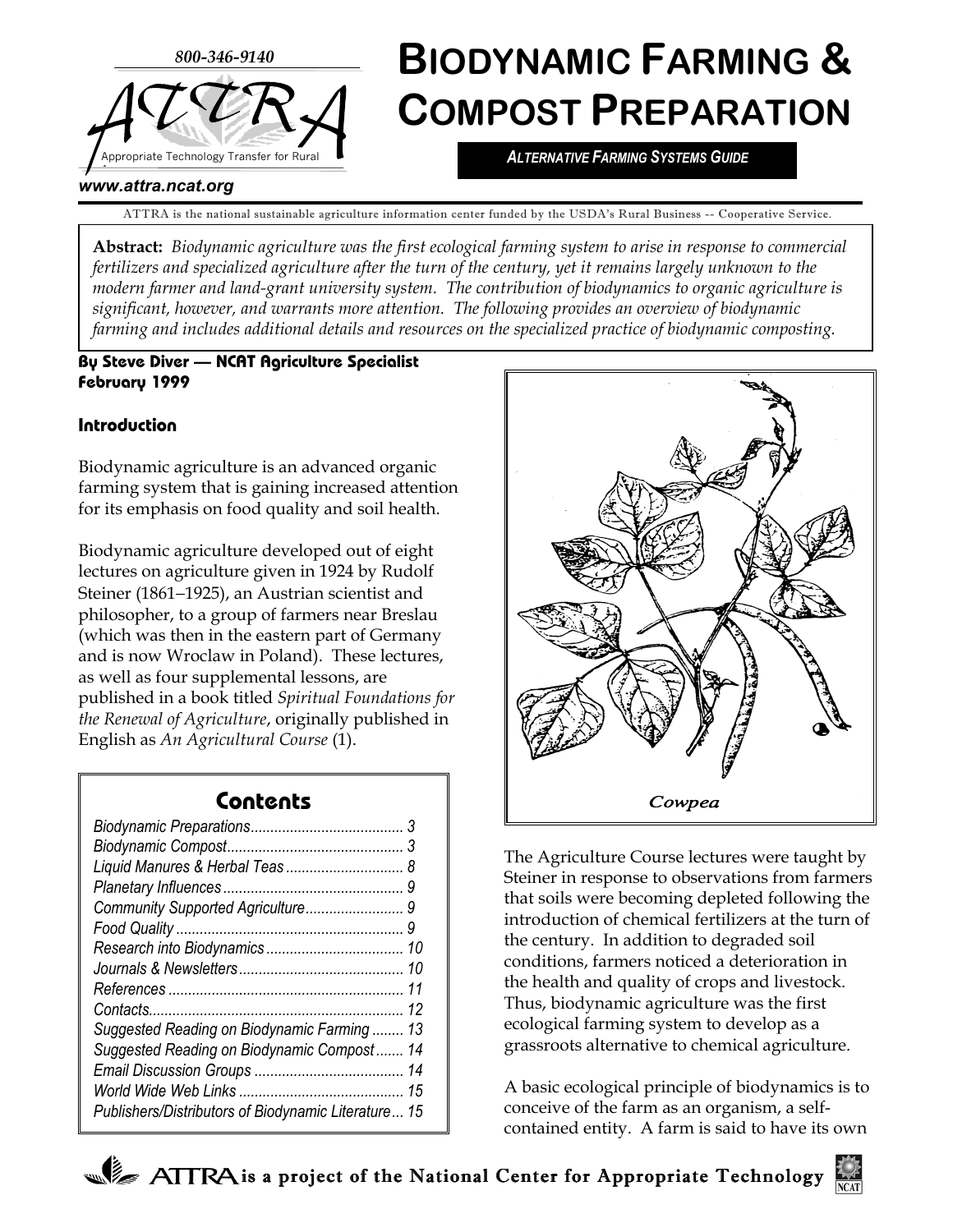individuality. Emphasis is placed on the integration of crops and livestock, recycling of nutrients, maintenance of soil, and the health and wellbeing of crops and animals; the farmer too is part of the whole. Thinking about the interactions within the farm ecosystem naturally leads to a series of holistic management practices that address the enviromental, social, and financial aspects of the farm. A comparison of objectives between biodynamic and conventional agriculture systems in Appendix I summarizes these ideas in table format.

A fundamental tenet of biodynamic agriculture is that food raised biodynamically is nutritionally superior and tastes better than foods produced by conventional methods. This is a common thread in alternative agriculture, because other ecological farming systems make similar claims for their products. Demeter, a certification program for biodynamically grown foods, was established in 1928. As such, Demeter was the first ecological label for organically produced foods.

Today biodynamic agriculture is practiced on farms around the world, on various scales, and in a variety of climates and cultures. However, most biodynamic farms are located in Europe, the United States, Australia, and New Zealand.

While biodynamics parallels organic farming in many ways  $-$  especially with regard to cultural and biological farming practices  $-$  it is set apart from other organic agriculture systems by its association with the spiritual science of anthroposophy founded by Steiner, and in its emphasis on farming practices intended to achieve balance between the physical and higher, non-physical realms†; to acknowledge the influence of cosmic and terrestrial forces;

and to enrich the farm, its products, and its inhabitants with life energy‡. Appendix II is a table that illustrates cosmic and terrestrial influences on yield and quality.

In a nutshell, biodynamics can be understood as a combination of "biological dynamic" agriculture practices. "Biological" practices include a series of well-known organic farming techniques that improve soil health. "Dynamic" practices are intended to influence biological as well as metaphysical aspects of the farm (such as increasing vital life force), or to adapt the farm to natural rhythms (such as planting seeds during certain lunar phases).

The concept of dynamic practice — those practices associated with non-physical forces in nature like *vitality*, *life force*, *ki*, *subtle energy* and related concepts  $\frac{1}{10}$  is a commonality that also underlies many systems of alternative and complementary medicine. It is this latter aspect of biodynamics which gives rise to the characterization of biodynamics as a spiritual or mystical approach to alternative agriculture. See the following table for a brief summary of biological and dynamic farming practices.

- † The higher, non-physical realms include etheric, astral, and ego. It is the complicated terminology and underlying metaphysical concepts of Steiner which makes biodynamics hard to grasp, yet these are inherent in the biodynamic approach and therefore they are listed here for the reader's reference.
- ‡ Life energy is a colloquial way of saying *etheric* life force. Again, Steiner's use of terms like etheric forces and astral forces are part and parcel of biodynamic agriculture. Biodynamic farmers recognize there are forces that influence biological systems other than gravity, chemistry, and physics.

| <b>Bio-Dynamic Farming Practices</b> |                              |  |
|--------------------------------------|------------------------------|--|
| <b>Biological Practices</b>          | <b>Dynamic Practices</b>     |  |
| Green manures                        | Special compost preparations |  |
| Cover cropping                       | Special foliar sprays        |  |
| Composting                           | Planting by calendar         |  |
| Companion planting                   | Peppering for pest control   |  |
| Integration of crops and livestock   | Homeopathy                   |  |
| Tillage and cultivation              | Radionics                    |  |

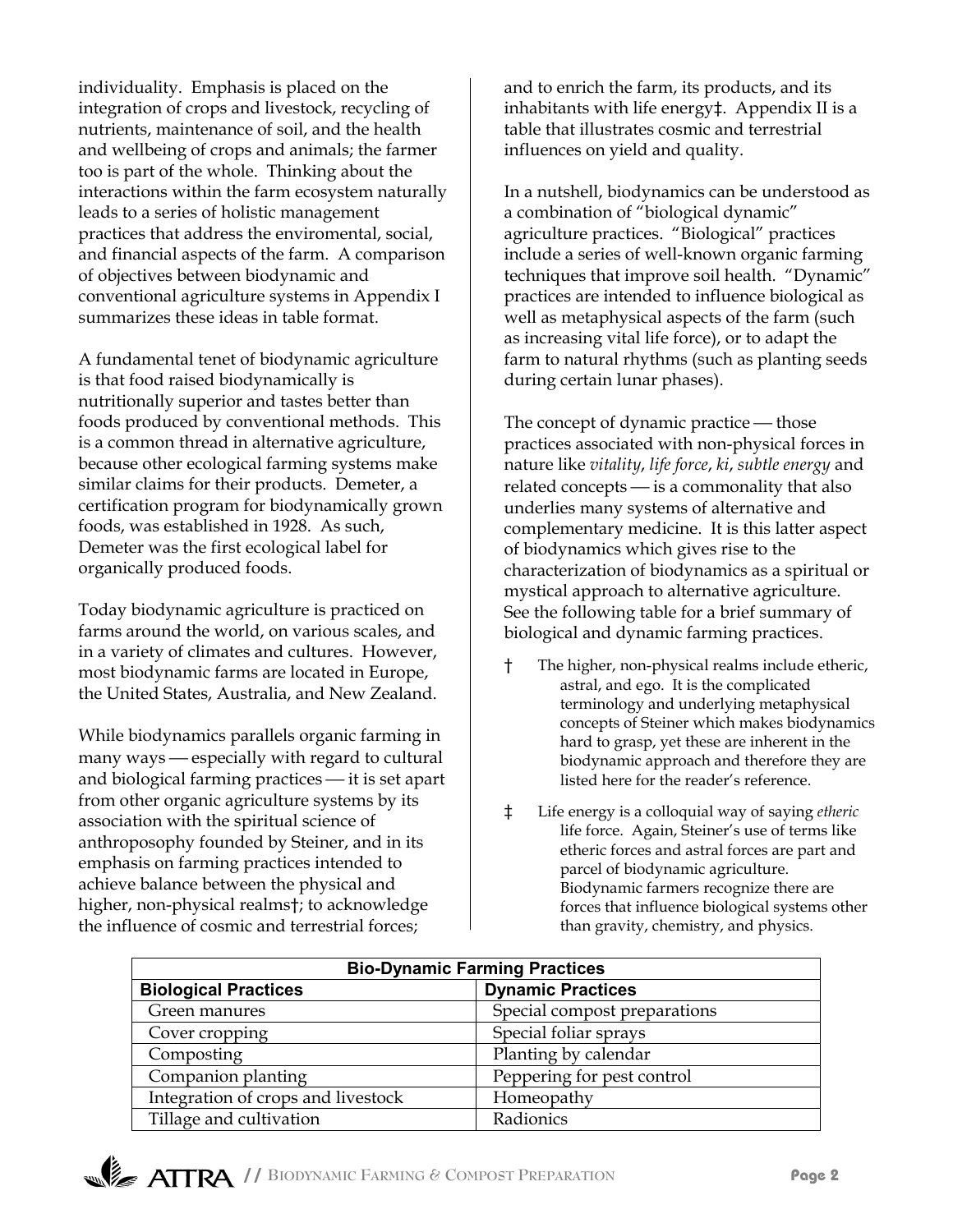Dr. Andrew Lorand provides an insightful glimpse into the conceptual model of biodynamics in his Ph.D. dissertation *Biodynamic Agriculture A Paradigmatic Analysis*, published at Pennsylvania State University in 1996 (2).

Lorand uses the paradigm model described by Egon Guba in *The Alternative Paradigm Dialog* (3) to clarify the essential beliefs that underpin the practices of biodynamics. These beliefs fall into three categories:

- 1. Beliefs about the nature of reality with regard to agriculture (ontological beliefs)
- 2. Beliefs about the nature of the relationship between the practitioner and agriculture (epistemological beliefs); and,
- 3. Beliefs about how the practitioner should go about working with agriculture (methodological beliefs).

Lorand's dissertation contrasts the ontological, epistemological, and methodoligical beliefs of four agricultural paradigms: Traditional Agriculture, Industrial Agriculture, Organic Agriculture, and Biodynamic Agriculture. A summary of these four paradigms can be found in Tables 1−4, Appendix III.

## **The Biodynamic Preparations**

A distinguishing feature of biodynamic farming is the use of nine biodynamic preparations described by Steiner for the purpose of enhancing soil quality and stimulating plant life. They consist of mineral, plant, or animal manure extracts, usually fermented and applied in small proportions to compost, manures, the soil, or directly onto plants, after dilution and stirring procedures called dynamizations.

The original biodynamic (BD) preparations are numbered 500−508. The BD 500 preparation (horn-manure) is made from cow manure (fermented in a cow horn that is buried in the soil for six months through autumn and winter) and is used as a soil spray to stimulate root growth and humus formation. The BD 501 preparation

(horn-silica) is made from powdered quartz (packed inside a cow horn and buried in the soil for six months through spring and summer) and applied as a foliar spray to stimulate and regulate growth. The next six preparations, BD 502−507, are used in making compost.

Finally, there is BD preparation 508 which is prepared from the silica-rich horsetail plant (*Equisetum arvense*) and used as a foliar spray to suppress fungal diseases in plants.

The BD compost preparations are listed below:

- No. 502 Yarrow blossoms (*Achillea millefolium*)
- No. 503 Chamomile blossoms (*Chamomilla officinalis*)
- No. 504 Stinging nettle (whole plant in full bloom) (*Urtica dioca*)
- No. 505 Oak bark (*Quercus robur*)
- No. 506 Dandelion flowers (*Taraxacum officinale*)
- No. 507 Valerian flowers (*Valeriana officinalis*)

Biodynamic preparations are intended to help moderate and regulate biological processes as well as enhance and strengthen the life (etheric) forces on the farm. The preparations are used in homeopathic quantities, meaning they produce an effect in extremely diluted amounts. As an example, just  $1/16$ th ounce — a level teaspoon — of each compost preparation is added to seven- to ten-ton piles of compost.

## **Biodynamic Compost**

Biodynamic compost is a fundamental component of the biodynamic method; it serves as a way to recycle animal manures and organic wastes, stabilize nitrogen, and build soil humus and enhance soil health. Biodynamic compost is unique because it is made with BD preparations 502−507. Together, the BD preparations and BD compost may be considered the cornerstone of biodynamics. Here again, "biological" and "dynamic" qualities are complementary: biodynamic compost serves as a source of humus in managing soil health and biodynamic compost emanates energetic frequencies to vitalize the farm.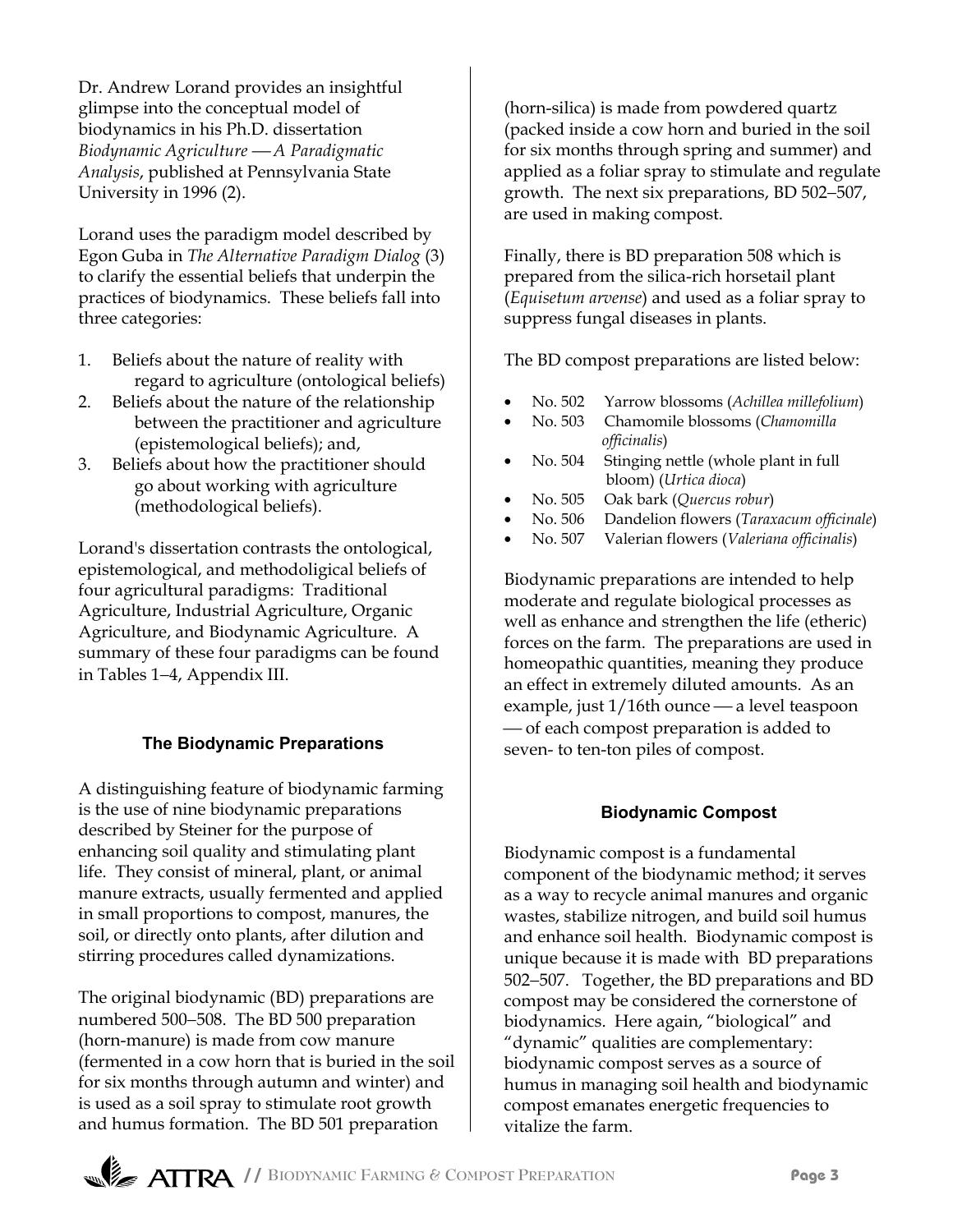The traditional manner in which the biodynamic compost is made is rather exacting. After the compost windrow is constructed, Preparations 502−506 are strategically placed 5−7 feet apart inside the pile, in holes poked about 20 inches deep. Preparation No. 507, or liquid valerian, is applied to the outside layer of the compost windrow by spraying or hand watering.

|  | Figure 1. Use of Biodynamic Preparations in a Compost Pile |  |  |
|--|------------------------------------------------------------|--|--|
|--|------------------------------------------------------------|--|--|

| Dandelion (506) | Yarrow $(502)$  |
|-----------------|-----------------|
| Nettle $(504)$  | Oak Bark (505)  |
| Valerian (507)  | Chamomile (503) |

Valerian (507) is mixed into a liquid; a portion is poured into one hole, andthe rest is sprinkled over the top of the compost pile.

More specific instructions on biodynamic preparations, placement in the compost, compost making, and compost use can be found in the following booklets, available through the Biodynamic Farming and Gardening Association (BDFGA) in San Francisco, California (4):

> Blaser, Peter, and Ehrenfried Pfeiffer. 1984. *Bio-Dynamic Composting on the Farm; How Much Compost Should We Use?* Biodynamic Farming and Gardening Association, Inc., Kimberton, PA. 23p.

Corrin, George. 1960. *Handbook on Composting and the Bio-Dynamic Preparations*. Bio-Dynamic Agricultural Association, London. 32 p.

Koepf, H.H. 1980. *Compost* − *What It Is, How It Is Made, What It Does*. Biodynamic Farming and Gardening Association, Inc., Kimberton, PA. 18 p.

Pfeiffer, Ehrenfried. 1984. *Using the Bio-Dynamic Compost Preparations & Sprays in Garden, Orchard, & Farm*. Bio-Dynamic Farming and Gardening Association, Inc., Kimberton, PA. 64 p.

microbiologist and agronomic researcher who

Dr. Ehrenfried Pfeiffer (1899–1961), a soil

worked directly with Steiner, conducted extensive research on the preparation and use of biodynamic compost. For many years Pfeiffer served as a compost consultant to municipal compost facilities, most notably Oakland, CA, as well as countries in the Caribbean, Europe, and the Far East.

Pfeiffer's research into the microbiology of compost production led to the development of a compost inoculant, BD Compost Starter®, that contains all the BD compost preparations (502−507) plus stirred BD No. 500, as well as 55 different types of microorganisms (mixed cultures of bacteria, fungi, actinomycetes, yeasts). BD Compost Starter® is widely used by biodynamic farmers because it is easy to apply while building the compost pile. Today, the starter is prepared and sold through the Josephine Porter Institute (JPI) for Applied Biodynamics (5) in Woolwine, Virginia.

While use of BD compost preparations and/or BD Compost Starter® is universal in biodynamic composting, the actual construction and maintenance of compost piles — including frequency of aeration and length till maturity may vary among farming operations.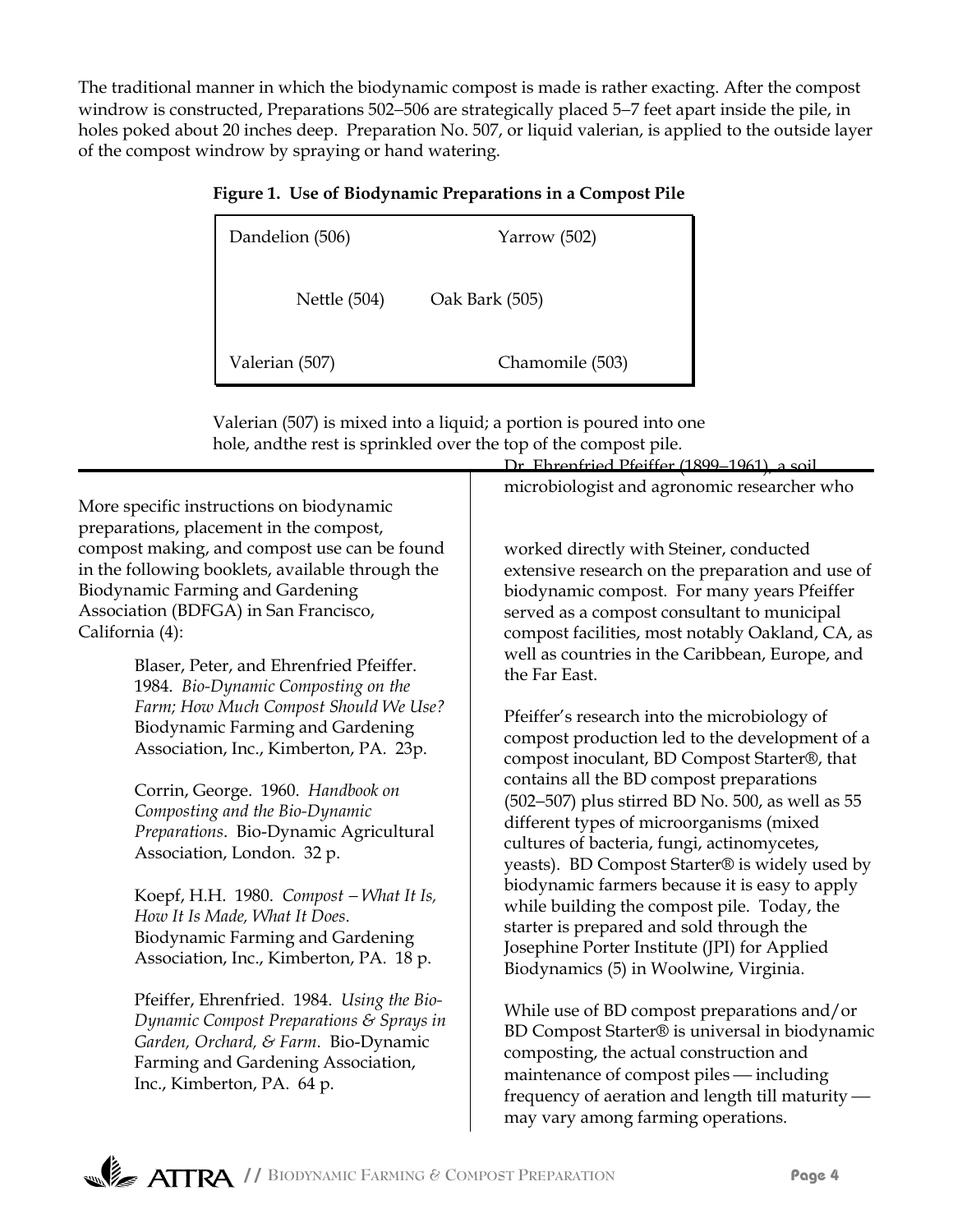The static pile method is the traditional biodynamic choice. In static piles materials are formed into a windrow, inoculated with BD preparations, covered with straw, and left undisturbed for 6 months to one year prior to use. A small amount of soil is commonly sprinkled onto the outside of the pile prior to covering with straw. Soil can also be added during the windrow construction process, when brown (carbon) and green (nitrogen) feedstock materials are laid in alternating layers.

On larger farms that handle massive volumes of compost feedstock, the piles are often managed with a compost turner, so the time to maturity is much shorter, for example 2−3 months. A new development is the aerated static pile (ASP), wherein ventilation pipes are inserted into a static pile to increase oxygen supply and reduce the length of time to compost biomaturity.

Contrasting viewpoints exist in the compost industry as well as amongst on-farm compost makers as to which method is best. When push comes to shove, most people agree that the best compost method is one that fits the individual farmer's situation.

Recent biodynamic research supports the static pile approach as a viable compost option. In the July−August 1997 issue of *Biodynamics* , Dr. William Brinton (6) of Woods End Agricultural Research Institute published "Sustainability of Modern Composting: Intensification Versus Costs and Quality. " Brinton argues that lowtech composting methods are just as effective in stabilizing nutrients and managing humus as the management and capital intensive compost systems that employ compost turners and daily monitoring. These findings are particularly encouraging to farmers choosing the low-input approach to this age-old practice of transforming organic matter into valuable humus. The full report can be viewed on Woods End Institute's website at: <http://www.woodsend.org/sustain.pdf>.

At the other end of the compost spectrum are the high intensity windrow systems - for example the Controlled Microbial Composting system promoted by the Siegfried Luebke

family of Austria and the Advanced Compost System promoted by Edwin Blosser of

Midwestern Biosystems in Illinois — that emphasize specialized compost turners, microbial inoculation, frequent turning, daily monitoring for temperature and  $CO<sub>2</sub>$ , compost fleece to cover and protect the windrow, and qualitative testing for finished compost. In addition to efficient handling of organic wastes, premium-grade compost is a goal.

It should be noted these highly mechanized systems seem to fit operations that generate large volumes of animal manures or other compost feedstocks, such as a dairy farm or food processing plant. On-farm production of compost is often matched with sale of bagged or bulk compost to local horticultural operations as a supplemental income.

Ultimately, the choice of composting method will depend to a large extent on the scale of farming operation, equipment and financial resources on hand, and intended goals for compost end-use.

Research at Washington State University (WSU) by Dr. Lynn Carpenter-Boggs and Dr. John Reganold found that biodynamic compost preparations have a significant effect on compost and the composting process (7). Biodynamically treated composts had higher temperatures, matured faster, and had higher nitrates than control compost piles inoculated with field soil instead of the preparations. The WSU research is unique for two reasons: it was the first biodynamic compost research undertaken at a land-grant university, and it demonstrated that biodynamic preparations are not only effective, but effective in homeopathic quantities.

A summary of this research can be found on the USDA-Agriculture Research Service's Tektran Website at:

Effects of Biodynamic Preparations on Compost Development

http://www.nal.usda.gov/ttic/tektran/data/ 000009/06/0000090623.html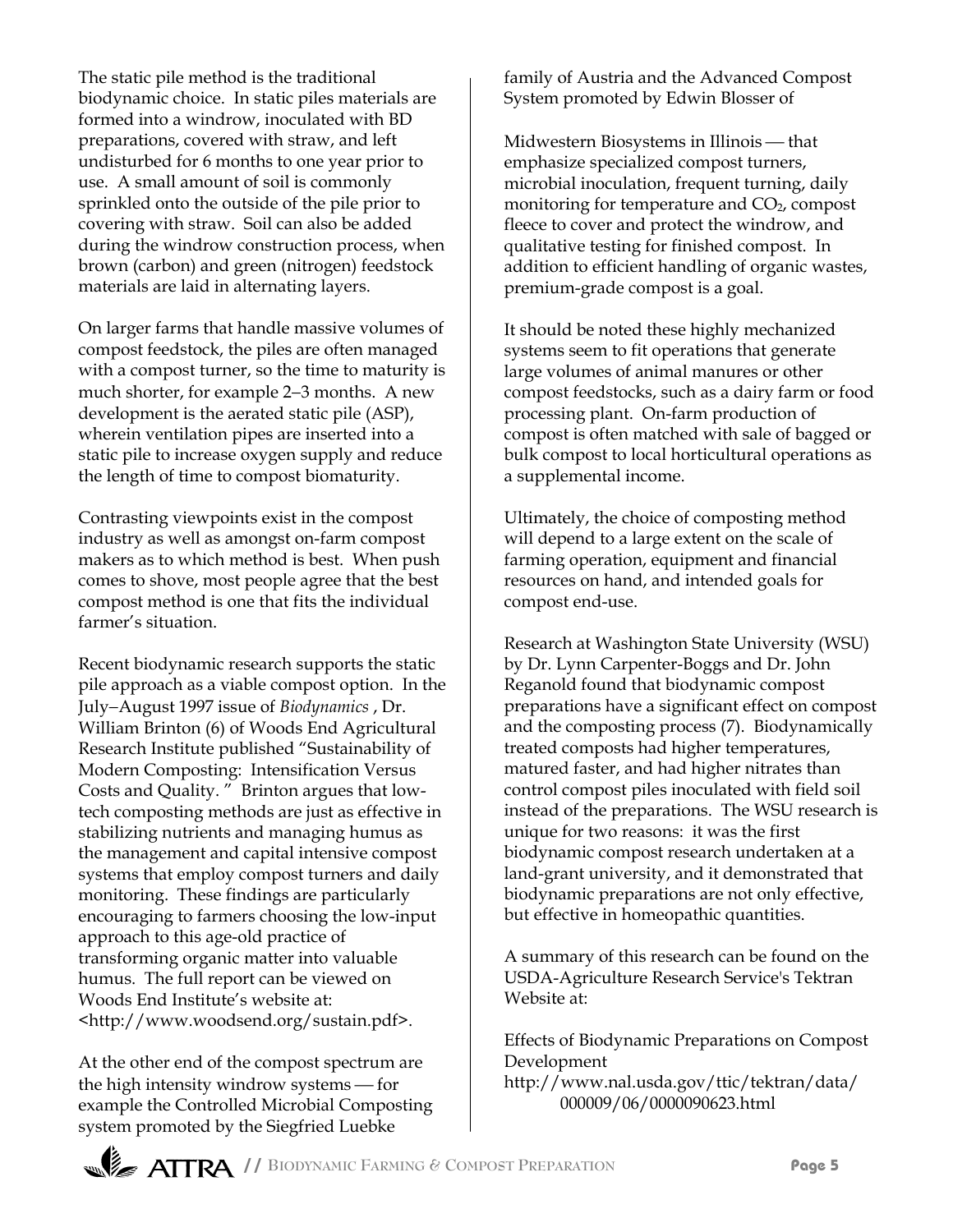In related research, Carpenter-Boggs and Reganold found that biodynamically managed

soils (i.e., treated with biodynamic compost and biodynamic field sprays) had greater capacity to support heterotrophic microflora activity, higher soil microorganism activity, and different types of soil microrganisms than conventionally managed soils (i.e., treated with mineral fertilizers and pesticides).

A summary of this latter research can be found on the USDA-Agriculture Research Service's Tektran Website at:

Biodynamic Compost and Field Preparations: Effects on Soil Biological Community http://www.nal.usda.gov/ttic/tektran/data/ 000009/06/0000090640.html

Because compost is often at a premium on farms, European biodynamic researcher Maria Thun developed Barrel Compost. Consisting of fresh cow manure that has been treated with the original preparations as well as egg shells and basalt rock dust - then allowed to ferment in a pit for about 3 months, finished Barrel Compost is diluted in water and applied directly to the fields as a spray. Use of Barrel Compost compensates to some degree for lack of sufficient compost. A variation on Barrel Compost is mixing stinging nettle with fresh cow manure in a 50:50 volume to volume ratio.

Some notable concepts and practices relating to soil and compost management from the biodynamic experience:

- **Microbial inoculation:** Dr. Ehrenfried Pfeiffer's work with composts in the 1940's and 50's led to the development of the BD Compost Starter®, one of the earliest compost inoculants in commercial use in the United States.
- **Soil in Compost:** The addition of soil to compost was an early biodynamic practice prescribed by Steiner. Dr. Pfeiffer discussed the reasons and benefits for adding soils to compost in the 1954 edition of *Bio-Dynamics Journal* (Vol. 12, No. 2) in an article titled

"Raw Materials Useful for Composting." He said that soil is an essential ingredient to

• compost and should be added at 10%-20% of the windrow volume.

**Mineralized Compost:** The addition of rock powders (greensand, granite dust) to compost piles is a long-time biodynamic practice known as mineralized compost. The dusts add mineral components to the compost and the organic acids released during the decomposition process help solubilize minerals in the rock powders to make nutrients more available to plants.

• **Phases of Compost:** An outgrowth of Dr. Pfeiffer's compost research was a clearer understanding of the *Breakdown* and *Buildup* compost phases:

**The Breakdown Phase:** In the breakdown phase organic residues are decomposed into smaller particles. Proteins are broken down into amino acids, amines, and finally to ammonia, nitrates, nitrites, and free nitrogen. Urea, uric acids, and other nonprotein nitrogen-containing compounds are reduced to ammonia, nitrites, nitrates, and free nitrogen. Carbon compounds are oxidized to carbon dioxide (aerobic) or reduced methane (anaerobic). The identification and understanding of breakdown microorganisms led to the development of a microbial inoculant to moderate and speed up the breakdown phase. The BD Compost Starter® developed by Dr. Pfeiffer contains a balanced mixture of the most favorable breakdown organisms, ammonifiers, nitrate formers, cellulose, sugar, and starch digesters in order to bring about the desired results. The microbial inoculant also works against organisms that cause putrefaction and odors.

**The Buildup Phase:** In the build-up phase simple compounds are re-synthesized into complex humic substances. The organisms responsible for transformation to humus are aerobic and facultative aerobic, sporing and non-sporing and nitrogen fixing bacteria of the azotobacter and nitrosomonas group.

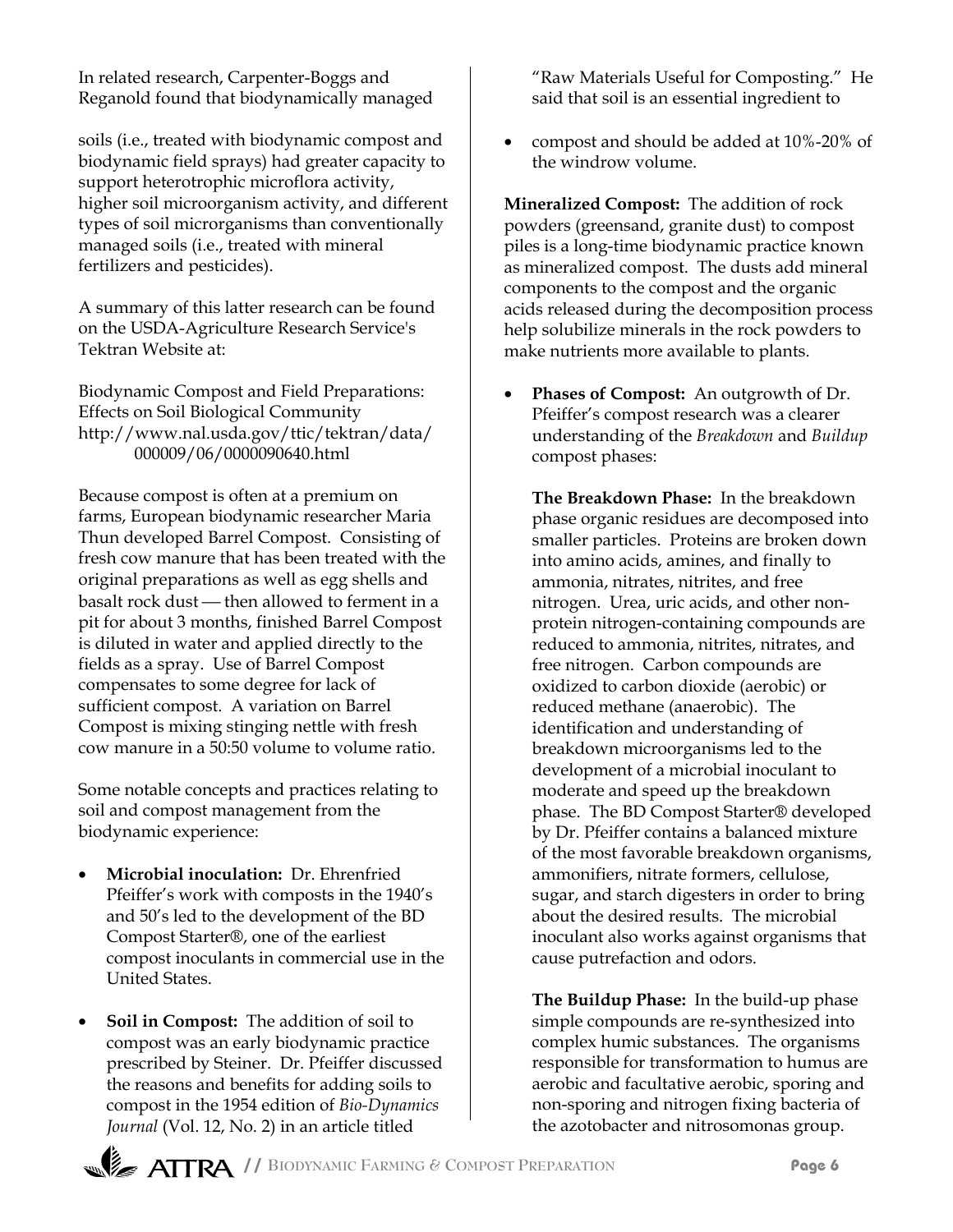Actinomycetes and streptomycetes also play an important role. The addition of soil, 10%

by volume, favors the development and survival of these latter organisms. The development of humus is evident in color changes in the compost, and through qualitative tests such as the circular chromatography method.

• **Compost & Soil Evaluation:** Biodynamic research into compost preparation and soil humus conditions has led to the development or specialized use of several unique qualitative tests. A notable contribution of biodynamics is the imageforming qualitative methods of analysis; e.g., circular chromatography, sensitive crystallization, capillary dynamolysis, and the drop-picture method. Other methods focus on the biological-chemical condition; e.g., The Solvita® Compost Test Kit and The Solvita® Soil Test Kit (8), colorimetric humus value, and potential pH.

## **Cover Crops and Green Manures**

Cover crops play a central role in managing cropland soils in biological farming systems. Biodynamic farmers make use of cover crops for dynamic accumulation of soil nutrients, nematode control, soil loosening, and soil building in addition to the commonly recognized benefits of cover crops like soil protection and nitrogen fixation. Biodynamic farmers also make special use of plants like phacelia, rapeseed, mustard, and oilseed radish in addition to common cover crops like rye and vetch. Cover crop strategies include undersowing and catch cropping as well as winter cover crops and summer green manures.

Green manuring is a biological farming practice that receives special attention on the biodynamic farm. Green manuring involves the soil incorporation of any field or forage crop while green, or soon after flowering, for the purpose of soil improvement. The decomposition of green manures in soils parallels the composting process in that distinct phases of organic matter breakdown and humus buildup are moderated by microbes. Many biodynamic farmers, especially those who

follow the guidelines established by Dr. Ehrenfried Pfeiffer, spray the green residue with a microbial inoculant (BD Field Spray®) prior to plowdown. The inoculant contains a mixed culture of microorganisms that help speed decomposition, thereby reducing the time until planting. In addition, the inoculant enhances formation of the clay-humus crumb which provides numerous exchange sites for nutrients and improves soil structure.

Further information on this topic can be found in the ATTRA publication *Overview of Cover Crops and Green Manures <*http://www.attra.org/attra-pub/covercrop.html>.

## **Crop Rotations & Companion Planting**

Crop rotation — the sequential planting of crops  $\frac{1}{10}$  is honed to a fine level in biodynamic farming. A fundamental concept of crop rotation is the effect of different crops on the land. Koepf, Pettersson, and Schaumann speak about "humus-depleting" and "humusrestoring" crops; "soil-exhausting" and "soilrestoring" crops; and "organic matter exhausting" and "organic matter restoring" crops in different sections of *Bio-Dynamic Agriculture: An Introduction* (9).

Seemingly lost to modern agriculture with its monocrops and short duration corn-soybean rotations, soil building crop rotations were understood more clearly earlier in this century when the USDA published leaflets like *Soil-Depleting, Soil-Conserving, and Soil-Building Crops* (10) in 1938*.*

Companion planting, a specialized form of crop rotation commonly used in biodynamic gardening, entails the planned association of two or more plant species in close proximity so that some cultural benefit (pest control, higher yield) is derived. In addition to beneficial associations, companion planting increases biodiversity on the farm which leads to a more stable agroecosystem. See the ATTRA publication *Companion Planting: Basic*

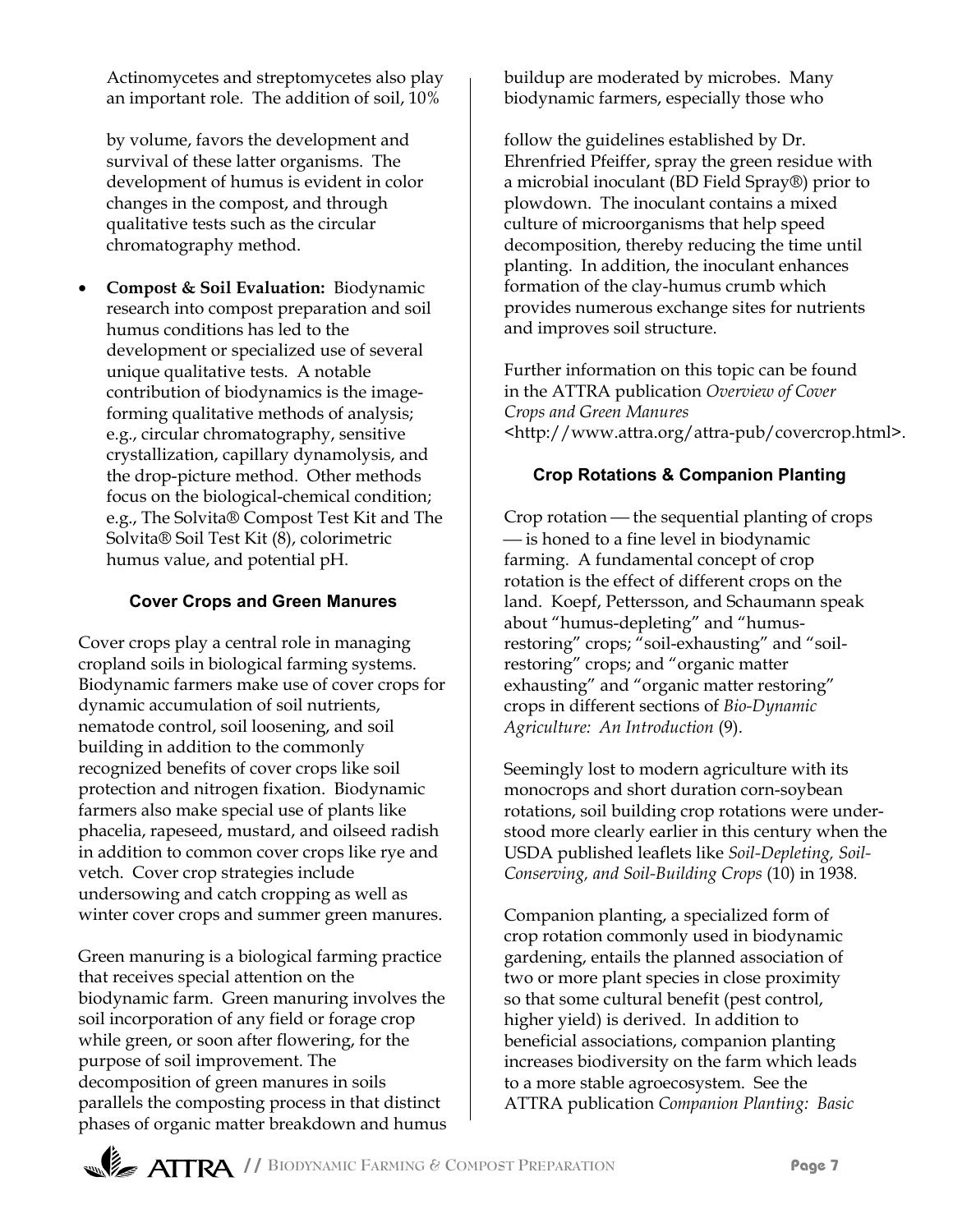*Concepts and Resources* <http://www.attra.org/attra- pub /complant.html> for more information.

## **Liquid Manures and Herbal Teas**

Herbal teas, also called liquid manures or garden teas, are an old practice in organic farming and gardening  $-$  especially in biodynamic farming - yet little is published on this topic outside of the practitioner literature. A complementary practice is the use of compost teas.

In reality, herbal teas usually consist of one fermented plant extract, while liquid manures are made by fermenting a mixture of herb plants in combination with fish or seaweed extracts. The purpose of herbal teas and liquid manures are manyfold; here again, they perform dual roles by supporting *biological* as well as *dynamic* processes on the farm; i.e., source of soluble plant nutrients; stimulation of plant growth; disease-suppression; carrier of cosmic and earthly forces. To reflect their multi-purpose use, they are sometimes referred to as immunebuilding plant extracts, plant tonics, biotic substances, and biostimulants.

Further insight into foliar-applied plant extracts, liquid manures, and compost teas can be understood by viewing biological farming practices in the way they influence the *rhizosphere* or *phyllosphere*. (Those microbiallyrich regions surrounding the root and leaf surfaces). Herbal teas and liquid manures aim to influence the phyllosphere; composts, tillage, and green manures influence the rhizosphere.

In addition to physical modification of the leaf surface to inhibit pathogen spore germination or the promotion of antagonistic (beneficial) microbes to compete against disease-causing organisms (pathogens), foliar-applied biotic extracts can sometimes initiate a systemic whole plant response known as induced resistance.

Horsetail tea is extracted from the common horsetail (*Equisetum arvense*), a plant especially rich in silica. Horsetail is best seen as a prophylactic (disease-preventing, not

disease-curing) spray with a mild fungus-suppressing effect. During the months when green plants are not readily available, you can prepare an extract by covering dry plants with water and allowing them to ferment in a sunny place for about ten days. Dried equisetum, available through the Josephine Porter Institute for Applied Biodynamics (5) in Woolwine, Virginia, can also be used to make horsetail tea.

Stinging nettle tea is extracted from whole nettle plants (*Urtica dioica*) at any stage of growth up to seed−set. To make nettle tea, use about three pounds of fresh plants for every gallon of water, allow the mixture to ferment for about ten days, then filter it and spray a diluted tea. Dilution rates of 1:10 to 1:20 are suggested in the biodynamic literature. A biodynamic nettle tea is prepared by adding BD preparations 502, 503, 505, 506, and 507 prior to the soaking period.

Chamomile tea is derived from the flowers of true chamomile (*Matricaria chamomilla*) which have been picked and dried in the sun. Fresh flowers may be used too, but they are only available during a short part of the growing season. To prepare the tea, steep about one cup of tightly packed flowers per gallon of hot water. Stir well, and spray the filtered tea when cool. Chamomile is high in calcium, potash, and sulfur; it is good for leafy crops and flowers and promotes health of vegetables in general.

Comfrey tea is another tea commonly used in organic farming and gardening. Comfrey is a rich source of nutrients; it is especially good for fruiting and seed filling crops. It can be made by packing a barrel three-quarters full with fresh cut leaves, followed by topping the barrel full of water. It is allowed to steep for 7−14 days, then filtered and diluted in half with water prior to use.

The Biodynamic Farming & Gardening Association (4) can supply literature on herbal teas. Two pamplets you may be interested to know about are:

> Pfeiffer, Ehrenfried. 1984. *Using the Bio-Dynamic Compost Preparations & Sprays in Garden, Orchard, & Farm*. Bio-Dynamic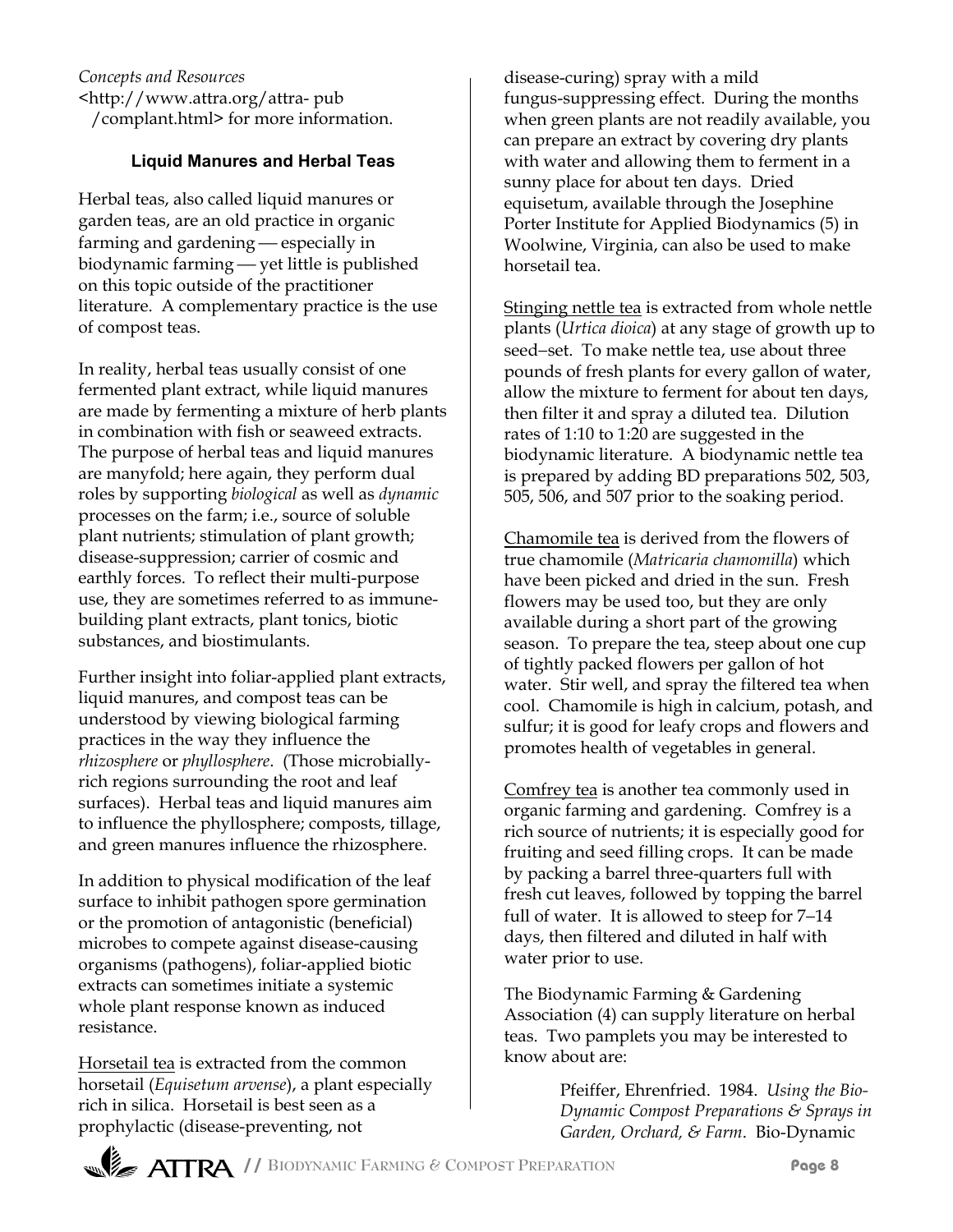Farming and Gardening Association, Inc., Kimberton, PA. 64 p. Koepf, H.H. 1971. *Bio-Dynamic Sprays*. Bio-Dynamic Farming and Gardening Association, Inc., Kimberton, PA. 16 p.

Compost teas are gaining wider recognition in biodynamic and organic farming for their disease suppressive benefits as well as for their ability to serve as a growth-promoting microbial inoculant. See the ATTRA publication *Compost Teas for Plant Disease Control* for more detailed information at:

<http://www.attra.org/attra-pub/comptea.html>.

## **Planetary Influences**

Lunar and astrological cycles play a key role in the timing of biodynamic practices, such as the making of BD preparations and when to plant and cultivate. Recognition of celestial influences on plant growth are part of the biodynamic awareness that subtle energy forces affect biological systems. A selection of resources are listed below. On examination of the variations in agricultural calendars that have sprung from the biodynamic experience, it is apparent that differing viewpoints exist on which lunar, planetary, and stellar influences should be followed.

*Stella Natura* − *The Kimberton Hills Biodynamic Agricultural Calendar*, available through BDFGA for \$11.95, is the biodynamic calendar edited by Sherry Wildfeur and the most prominently known calendar of this type in the United States. It contains informative articles interspersed with daily and monthly astrological details, and lists suggested times for planting root, leaf, flowering, and fruiting crops.

*Working with the Stars: A Bio-Dynamic Sowing and Planting Calendar*, available through JPI for \$12.95, is the biodynamic calendar based on Maria Thun's research and is more prominently used in Europe. Of the three calendars mentioned here, Thun's calendar relies more heavily on planetary and stellar influences. It contains research briefs as well as daily and monthly astrological details, again with suggested planting times.

*Astronomical Gardening Guide*, available through Agri-Synthesis in Napa, California (11) for a self-addressed stamped envelope, is the biodynamic gardening guide compiled by Greg Willis of Agri-Synthesis. This calender, which is a simple 2-sheet information leaflet, focuses on lunar phases.

# **Community Supported Agriculture**

In its treatment of the farm as a self-contained entity or farm organism, biodynamics completes the circle with appropriate marketing schemes to support the economic viability of farms. The Demeter label for certified biodynamically grown foods is one avenue. A second outgrowth of this view is the Community Supported Agriculture movement.

Community Supported Agriculture, or CSA, is a direct marketing alternative for small-scale growers. In a CSA, the farmer grows food for a group of shareholders (or subscribers) who pledge to buy a portion of the farm's crop that season. This arrangement gives growers upfront cash to finance their operation and higher prices for produce, since the middleman has been eliminated. Besides receiving a weekly box or bag of fresh, high-quality produce, shareholders also know that they're directly supporting a local farm.

*Farms of Tomorrow Revisited: Community Supported Farms, Farm Supported Communities* (12) by Trauger Groh and Steven McFadden is a 294-page book that discusses the principles and practices of CSA's with insights to the biodynamic perspective and farm case studies. The ATTRA publication *Community Supported* Agriculture – located on the ATTRA website at <http://www.attra.org/attra-pub/csa.html> provides a summary of ideas and business practices for CSA farms, accompanied by extensive resource listings.

# **Food Quality**

A host of biodynamic researchers have looked into the quality of biodynamically grown foods. Though nutritional comparisons between foods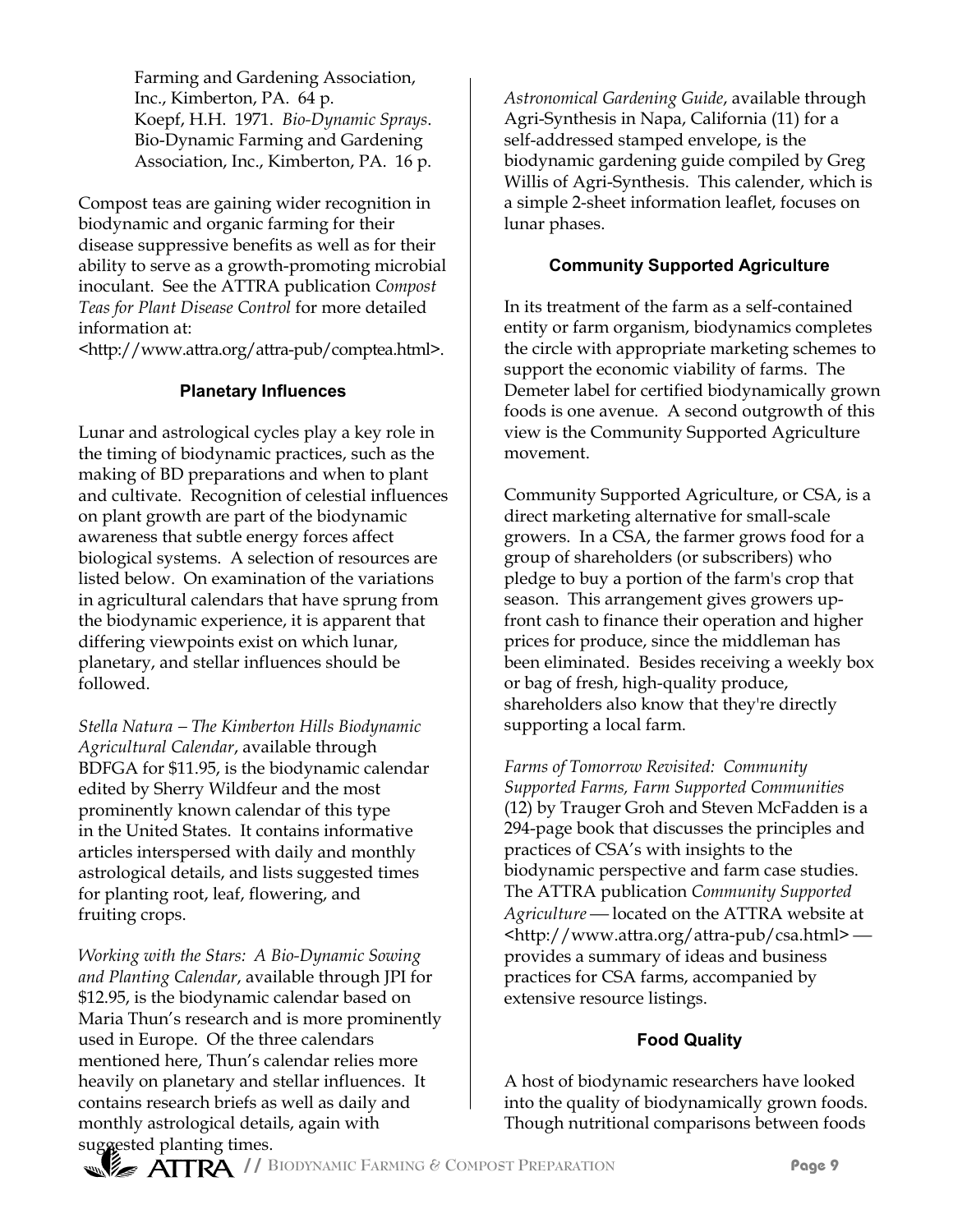raised by organic and conventional production methods is controversial - certainly mainstream science adheres to the view that no differences exist - notable contributions from biodynamic researchers include image-forming qualitative methods of analysis (e.g., sensitive crystallization, circular chromatography, capillary dynamolysis, and the drop-picture method) and studies that report on nutritional analysis (13−15).

## **Research into Biodynamics**

*Research in Biodynamic Agriculture: Methods and Results* (16) by Dr. H. Herbert Koepf is an 84 page booklet that presents an overview of biodynamic research from the early 1920s to the present. It includes testing methods, farm trials, university studies, and a complete bibliography. This pamphlet is especially useful because much of the research features German studies which are otherwise inaccessible to most Americans. It lists for \$9.95 in the BDFGA catalog.

Dr. John Reganold published a study in the April 16, 1993 issue of *Science* "Soil Quality and Financial Performance of Biodynamic and Conventional Farms in New Zealand" - that contrasted soil quality factors and the financial performance of paired biodynamic and conventional farms in New Zealand (17). In a comparison of 16 adjacent farms, the biodynamic farms exhibited superior soil physical, biological, and chemical properties and were just as financially viable as their conventional counterparts.

*Agriculture of Tomorrow* (18) contains research reports from 16 years of field and laboratory work conducted by the German researchers Eugen and Lilly Kolisko. Unlike much of the biodynamic research by Koepf, Reganold, Pfeiffer, and Brinton which focuses on compost and soil agronomic conditions, the Koliskos dive right into the esoteric nature of biodynamics: the moon and plant growth; the forces of crystallization in nature; planetary influences on plants; homeopathy in agriculture; experiments with animals to study the influence of homeopathic quantities; capillary dynamolysis; research on the biodynamic preparations.

#### **Journals & Newsletters**

*Biodynamics*, started by Dr. Ehrenfried Pfeiffer in 1941, is the leading journal on biodynamics published in the United States. Contents includes scientific articles as well as practical reports on: composts, soils, biodynamic preparations, equipment, research trials, laboratory methods, biodynamic theory, and farm profiles. Subscriptions are \$35 per year for six issues, available through BDFGA (4).

*Applied Biodynamics* is the newsletter of the Josephine Porter Institute for Applied Bio-Dynamics, which makes and distributes biodynamic preparations. The journal features articles on use of the preparations, compost making procedures, and other biodynamic methods from a practical perspective. Subscriptions are \$30 per year for three issues, available through JPI (5).

*The Voice of Demeter* is the newsletter of the Demeter Association, which is the official certification organization for biodynamically grown foods. It is published twice yearly as an insert to *Biodynamics*; separate copies are available by request from Demeter Association (19).

*Star and Furrow* is the journal published by the Bio-Dynamic Agricultural Association (BDAA) in England. Established in 1953, the *Star and Furrow* follows earlier publications of the BDAA dating back to the 1930s. Issued twice ('Summer' and 'Winter') per year, overseas (airmail) subscriptions are £6 British pounds. Contact:

> *Star and Furrow* Bio-Dynamic Agricultural Association Rudolf Steiner House 35 Park Road London NW1 6XT England

*Harvests* is the current publication of the New Zealand Biodynamic Farming and Gardening Association (NZ-BDGA), published four times per year. The NZ-BDGA has published a newsletter or journal since 1947. Subscriptions are NZ\$55 per year. Contact: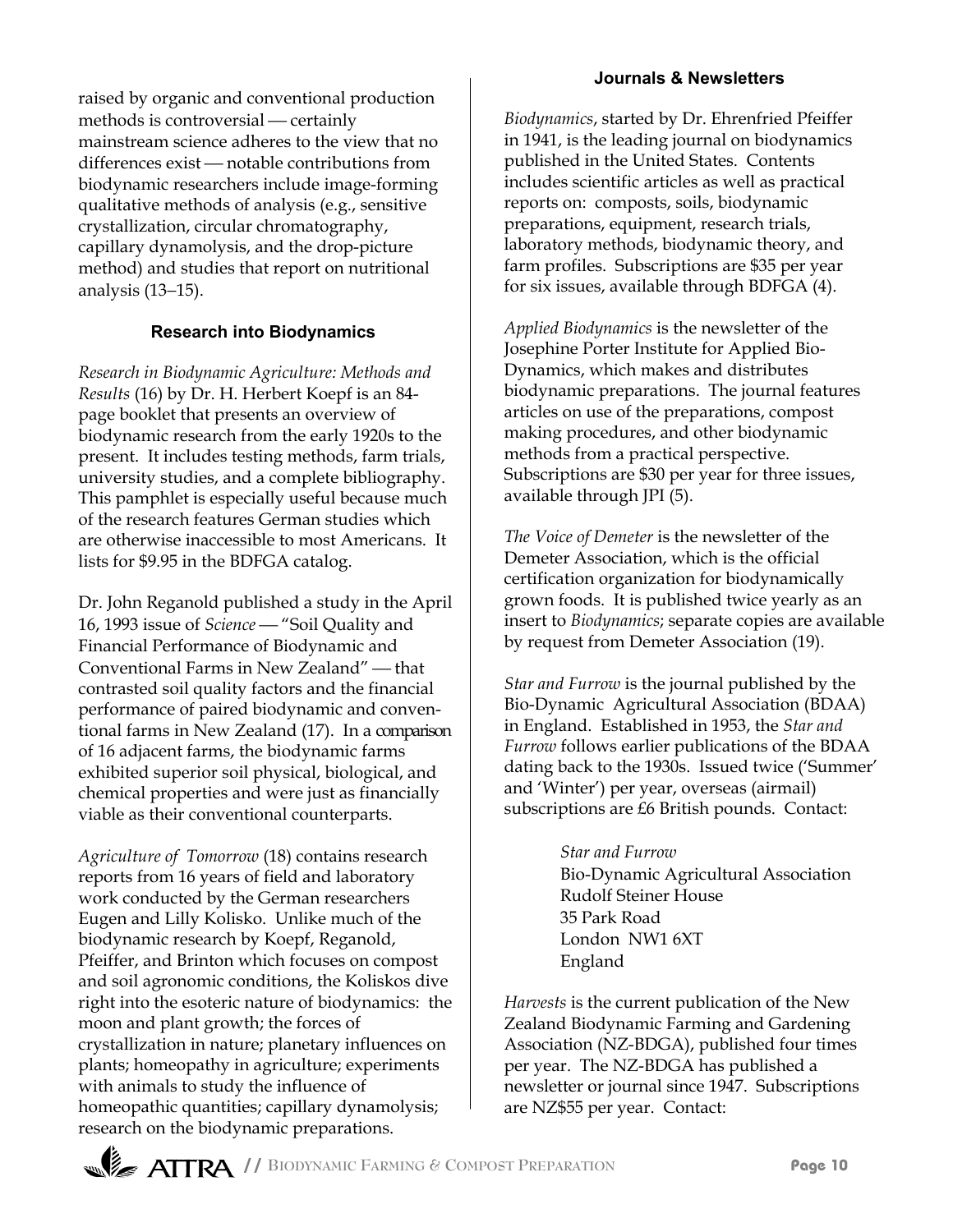*Harvests* NZ−BDGA P.O. Box 39045 Wellington mail Centre New Zealand Tel: 04 589 5366 Fax: 04 589 5365 biodynamics@clear.net.nz

*The News Leaf* is the quarterly journal of the Biodynamic Farming and Gardening Association of Australia Inc. (BDFGAA), in print since 1989. Subscriptions are \$US25. Contact:

> *The News Leaf* BDFGAA P.O.Box 54 Bellingen 2454 NSW Australia Tel/Fax +2 66558551 or +2 66575306 poss@midcoast.com.au

## **Summary** −**Viewpoint** − **Conclusion**

Biodynamics uses scientifically sound organic farming practices that build and sustain soil productivity as well as plant and animal health. The philosophical tenets of biodynamics especially those that emphasize energetic forces and astrological influences — are harder to grasp, yet they are part and parcel of the biodynamic experience.

That mainstream agriculture does not accept the subtle energy tenets of biodynamic agriculture is a natural result of conflicting paradigms. In mainstream agriculture the focus is on physicalchemical-biological reality. Biodynamic agriculture, on the other hand, recognizes the existence of subtle energy forces in nature and promotes their expression through specialized "dynamic" practices.

A third view, expressed by a local farmer, accepts the premise that subtle energy forces exist and may affect biological systems, but holds there is not enough information to evaluate these influences nor make practical agronomic use of them.

The fact remains that biodynamic farming is practiced on a commercial scale in many countries and is gaining wider recognition for its contributions to organic farming, food quality, community supported agriculture, and qualitative tests for soils and composts. From a practical viewpoint biodynamics has proved to be productive and to yield nutritious, high-quality foods.

#### **References:**

- 13) Steiner, Rudolf. 1993. Spiritual Foundations for the Renewal of Agriculture: A Course of Lectures. Bio-Dynamic Farming and Gardening Association, Kimberton, PA. 310 p.
- 2) Lorand, Andrew Christopher. 1996. Biodynamic Agriculture — A Paradigmatic Analysis. The Pennsylvania State University, Department of Agricultural and Extension Eduation. PhD Dissertation. 114 p.
- 3) Guba, E. 1990. The Alternative Paradigm Dialog. Sage Publications, Newbury Park, CA.
- 4) Biodynamic Farming and Gardening Association, Inc. Building 1002B, Thoreau Center, The Presidio P.O. Box 29135 San Francisco, CA 94129-0135 415-561-7797 415-561-7796 Fax biodynamic@aol.com http://www.biodynamics.com
- 5) Josephine Porter Institute for Applied Biodynamics Rt. 1, Box 620 Woolwine, VA 24185 540-930-2463 http://igg.com/bdnow/jpi/
- 6) Brinton, William F. 1997. Sustainability of modern composting: intensification versus costs & quality. Biodynamics. July-August. p. 13-18.
- 7) Carpenter-Boggs, Lynne A. 1997. Effects of Biodynamic Preparations on Compost, Crop, and Soil Quality. Washington State University, Crop and Soil Sciences. PhD Dissertation. 164 p.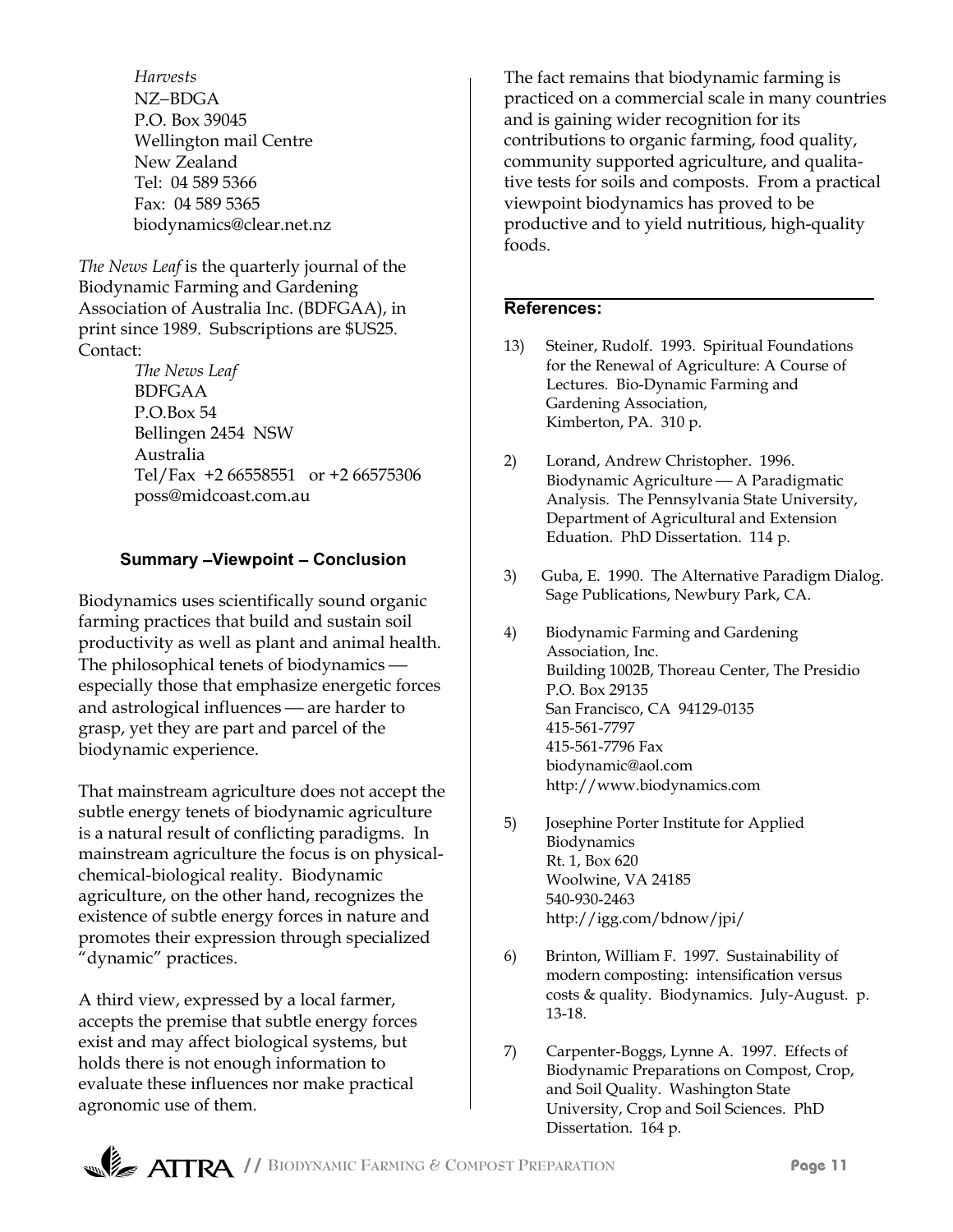#### **References:** (continued)

- 8) Woods End Research Laboratory Rt. 2, Box 1850 Mt. Vernon, ME 04352 207-293-2456 Contact: Dr. William Brinton E-mail: info@woodsend.org URL: http://www.woodsend.org/
- 9) Koepf, Herbert H., Bo D. Pettersson and Wolfgang Schaumann. 1976. Biodynamic Agriculture: An Introduction. Anthro-posophic Press, Hudson, New York. 430 p.
- 10) Pieters, A. J. 1938. Soil-Depleting, Soil-Conserving, and Soil-Building Crops. USDA Leaflet No. 165. 7 p.
- 11) Agri-Synthesis, Inc. P.O. Box 10007 Napa, CA 94581 707-258-9300 707-258-9393 Fax Contact: Greg Willis info@agsyn.com http://www.agsyn.com/
- 12) Groh, Trauger, and Steven McFadden. 1997. Farms of Tomorrow Revisited: Community Supported Farms, Farm Supported Communities. Biodynamic Farming and Gardening Association, Kimberton, PA. 294 p.
- 13) Schulz, D.G., K. Koch, K.H. Kromer, and U. Kopke. 1997. Quality comparison of mineral, organic and biodynamic cultivation of potatoes: contents, strength criteria, sensory investigations, and picture-creating methods. p. 115- 120. *In:* William Lockeretz (ed.) Agricultural
- 14) Production and Nutrition. Tufts University School of Nutrition Science and Policy, Held March 19−21, Boston, MA.
- 15) Schulz, D.G., and U. Kopke. 1997. The quality index: A holistic approach to describe the quality of food. p. 47-52. *In:* William Lockeretz (ed.) Agricultural Production and Nutrition. Tufts University School of Nutrition Science and Policy, Held March 19−21, Boston, MA
- 16) Granstedt, Artur, and Lars Kjellenberg. 1997. Long-term field experiment in Sweden: Effects of organic and inorganic fertilizers on soil fertility and crop quality. p. 79-90. *In:* William Lockeretz (ed.) Agricultural Production and Nutrition. Tufts University School of Nutrition Science and Policy, Held March 19−21, Boston, MA.
- 17) Koepf, Herbert H. 1993. Research in Biodynamic Agriculture: Methods and Results. Bio-Dynamic Farming and Gardening Association, Kimberton, PA. 78 p.
- 18) Reganold, J.P. et al. 1993. Soil quality and financial performance of biodynamic and conventional farms in New Zealand. Science. April 16. p. 344−349.
- 19) Kolisko, E. and L. 1978. Agriculture of Tomorrow, 2nd Edition. Kolisko Archive Publications, Bournemouth, England. 322 p.
- 20) Demeter Association, Inc. Britt Rd. Aurora, NY 13026 315-364-5617 315-364-5224 Fax Contact: Anne Mendenhall demeter@baldcom.net

#### **Contacts:**

Biodynamic Farming and Gardening Association, Inc. Building 1002B, Thoreau Center, The Presidio P.O. Box 29135 San Francisco, CA 94129-0135 415-561-7797 415-561-7796 Fax biodynamic@aol.com http://www.biodynamics.com *Publisher of Biodynamics bi-monthly journal, Kimberton agricultural calendar, and extensive selection of books.*

Josephine Porter Institute for Applied Biodynamics, Inc. Rt. 1, Box 620 Woolwine, VA 24185 540-930-2463 http://igg.com/bdnow/jpi/ *JPI makes and distributes the full range of BD Preparations, as well as the BD Compost Starter® and the BD Field Starter®. Publisher of Applied Biodynamics, a quarterly newsletter.* 

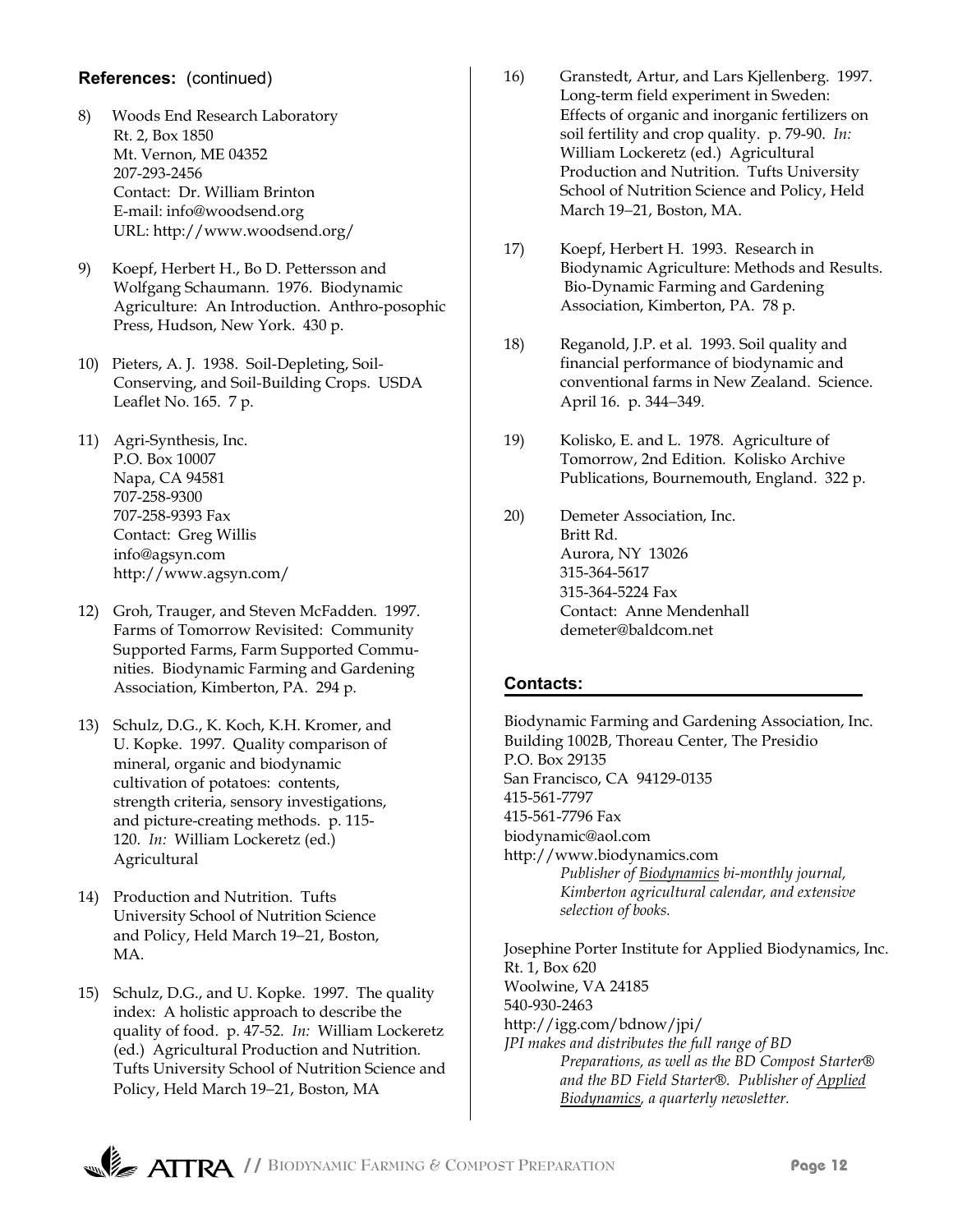### **Contacts:** (continued)

The Pfeiffer Center c/o Threefold Education Foundation 200 Hungry Hollow Road Chestnut Ridge, NY 10977 914-352-5020 914-352-5071 Fax http://www.pfeiffercenter.org/ *Educational seminars and training on biodynamic farming and gardening.*

Demeter Association, Inc. Britt Rd. Aurora, NY 13026 315-364-5617 315-364-5224 Fax Contact: Anne Mendenhall demeter@baldcom.net *Demeter® certification for biodynamic produce; publisher of The Voice of Demeter.*

Michael Fields Agricultural Institute W2493 County Rd. ES East Troy, WI 53120 414-642-3303 414-642-4028 Fax http://www.steinercollege.org/anthrop/mfai.html *Research and extension in biodynamics, publications, conferences and short courses.*

## **Suggested Reading on Biodynamic Farming:**

BDFGA (New Zealand). 1989. Biodynamics: New Directions for Farming and Gardening in New Zealand. Random Century New Zealand, Auckland. 230 p.

Castelliz, Katherine. 1980. Life to the Land: Guidelines to Bio-Dynamic Husbandry. Lanthorn

Press, Peredur, East Grinstead, Sussex, England. 72 p.

Groh, Trauger, and Steven McFadden. 1997. Farms of Tomorrow Revisited: Community Supported Farms, Farm Supported Communities. Biodynamic Farming and Gardening Association, Kimberton, PA. 294 p.

Lovel, Hugh. 1994. A Biodynamic Farm for Growing Wholesome Food. Acres, USA, Kansas City, MO. 215 p.

Koepf, Herbert H. 1989. The Biodynamic Farm: Agriculture in the Service of the Earth and Humanity. Anthroposophic Press, Hudson, New York. 248 p.

Koepf, Herbert H., Bo D. Pettersson and Wolfgang Schaumann. 1976. Biodynamic Agriculture: An Introduction. Anthroposophic Press, Hudson, New York. 430 p.

Koepf, Herbert H. 1993. Research in Biodynamic Agriculture: Methods and Results. Bio-Dynamic Farming and Gardening Association, Kimberton, PA. 78 p.

Pfeiffer, Ehrenfried. 1975. Sensitive Crystallization Processes − A Demonstration of Formative Forces in the Blood. Anthroposophic Press, Spring Valley, NY. 59 p.

Pfeiffer, Ehrenfried. 1981. Weeds and What They Tell. Bio-Dynamic Literature, Wyoming, RI. 96 p.

Pfeiffer, Ehrenfried. 1983. Bio-Dynamic Gardening and Farming. [collected articles, ca. 1940 - 1961] Volume 1. Mercury Press, Spring Valley, New York. 126 p.

Pfeiffer, Ehrenfried. 1983. Bio-Dynamic Gardening and Farming. [collected articles, ca. 1940 - 1961] Volume 2. Mercury Press, Spring Valley, New York. 142 p.

Pfeiffer, Ehrenfried. 1983. Soil Fertility: Renewal and Preservation. Lanthorn, East Grinstead, Sussex, England. 200 p.

Pfeiffer, Ehrenfried. 1984. Chromatography Applied to Quality Testing. Bio-Dynamic Literature, Wyoming, RI. 44 p.

Pfeiffer, Ehrenfried. 1984. Bio-Dynamic Gardening and Farming. [collected articles, ca. 1940 - 1961] Volume 3. Mercury Press, Spring Valley, New York. 132 p.

Podolinsky, Alex. 1985. Bio-Dynamic Agriculture Introductory Lectures, Volume I. Gavemer Publishing, Sydney, Australia. 190 p.

Podolinsky, Alex. 1989. Bio-Dynamic Agriculture Introductory Lectures, Volume II. Gavemer Publishing, Sydney, Australia. 173 p.

Proctor, Peter. 1997. Grasp the Nettle: Making Biodynamic Farming and Gardening Work. Random House, Auckland, N.Z. 176 p.

Remer, Nicolaus. 1995. Laws of Life in Agriculture. Bio-Dynamic Farming and Gardening Association, Kimberton, PA. 158 p.

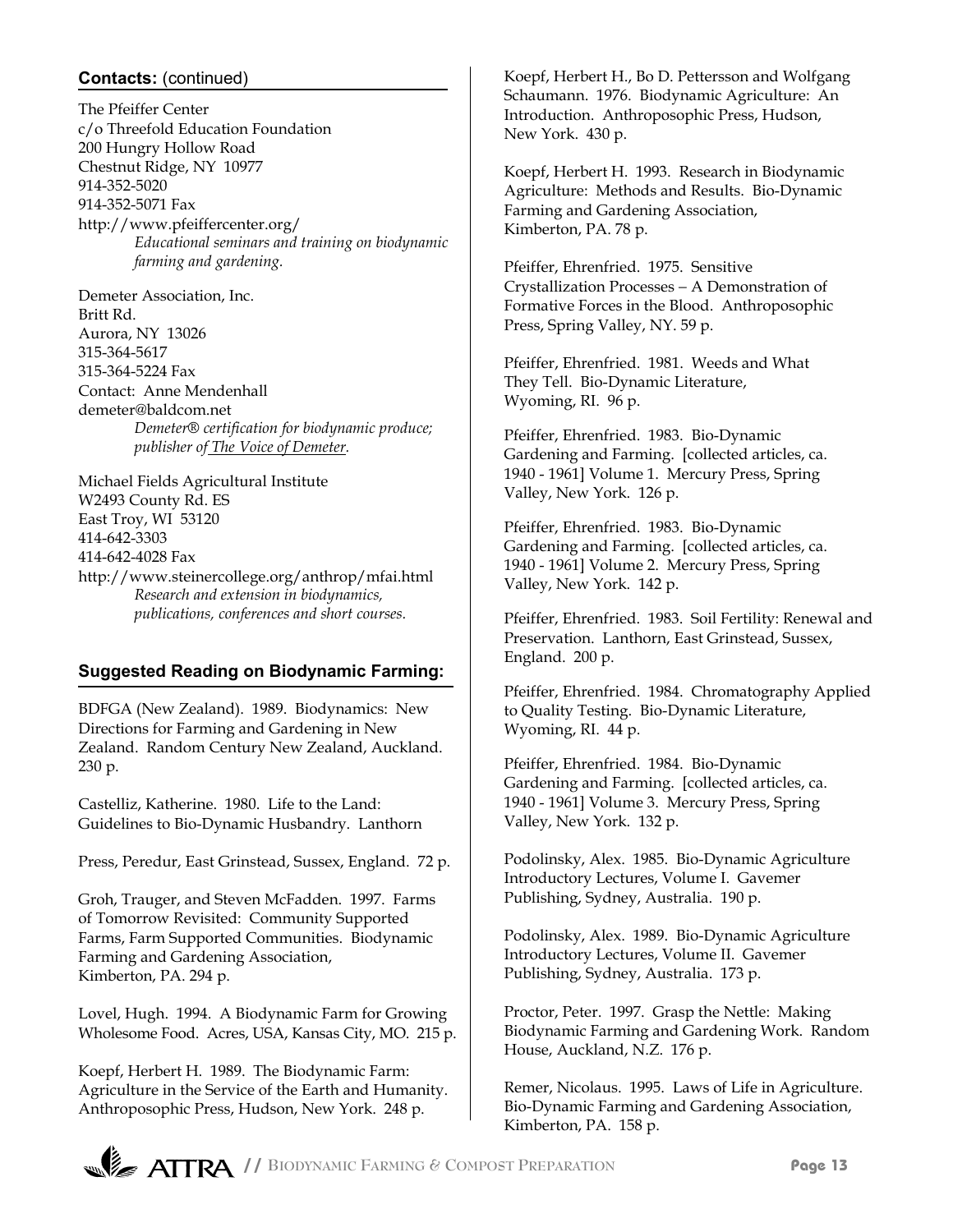#### **Suggested Reading on Biodynamic Farming:** (continued)

Remer, Nikolaus. 1996. Organic Manure: Its Treatment According to Indications by Rudolf Steiner. Mercury Press, Chestnut Ridge, NY. 122 p.

Sattler, Fritz and Eckard von Wistinghausen. 1989. Biodynamic Farming Practice [English translation, 1992]. Bio-Dynamic Agricultural Association, Stourbridge, West Midlands, England. 336 p.

Schilthuis. Willy. 1994. Biodynamic Agriculture: Rudulf Steiner's Ideas in Practice. Anthroposophic Press, Hudson, NY. 11 p.

Schwenk, Theodore. 1988. The Basis of Potentization Research. Mercury Press, Spring Valley, NY. 93 p.

Steiner, Rudolf. 1993. Spiritual Foundations for the Renewal of Agriculture: A Course of Lectures. Bio-Dynamic Farming and Gardening Association, Kimberton, PA. 310 p.

Storl, Wolf D. 1979. Culture and Horticulture: A Philosophy of Gardening. Bio-Dynamic Literature, Wyoming, RI. 435 p.

Thompkins, Peter, and Christopher Bird. 1989. The Secrets of the Soil. Harper & Row, New York, NY. 444 p.

## **Suggested Reading on Biodynamic Compost:**

Blaser, Peter, and Ehrenfried Pfeiffer. 1984. "Bio-Dynamic Composting on the Farm" and "How Much Compost Should We Use?" Bio-Dynamic Farming and Gardening Association, Inc., Kimberton, PA. 23 p.

Corrin, George. 1960. Handbook on Composting and the Bio-Dynamic Preparations. Bio-Dynamic Agricultural Association, London. 32 p.

Courtney, Hugh. 1994. Compost or biodynamic compost. Applied Biodynamics. Fall. p. 11−13.

Courtney, Hugh. 1994. More on biodynamic composting. Applied Biodynamics. Winter. p. 8−9.

Courtney, Hugh. 1995. More on biodynamic composting - II. Applied Biodynamics. Spring. p. 4−5.

Koepf, Herbert H., B.D. Pettersson, and Wolfgang Schaumann. 1976. Bio-Dynamic Agriculture: An

Introduction. The Anthroposophic Press, Spring Valley, NY. 430 p.

Koepf, H.H. 1980. Compost − What It Is, How It Is Made, What It Does. Biodynamic Farming and Gardening Association, Inc., Kimberton, PA. 18 p.

Pfeiffer, Ehrenfried. 1983. Soil Fertility, Renewal & Preservation (3rd Edition). The Lanthorn Press, East Grinstead, England. 199 p.

Pfeiffer, Ehrenfried. 1984. Bio-dynamic Gardening and Farming. [collected articles, ca. 1940 - 1961] Volume 3. Mercury Press, Spring Valley, New York. 132 p.

Pfeiffer, Ehrenfried. 1984. Using the Bio-Dynamic Compost Preparations & Sprays in Garden, Orchard, & Farm. Bio-Dynamic Farming and Gardening Association, Inc., Kimberton, PA. 64 p.

Remer, Nikolaus. 1996. Organic Manure: Its Treatment According to Indications by Rudolf Steiner. Mercury Press, Chestnut Ridge, NY. 122 p.

Sattler, Friedrich, and Eckard v. Wistinghausen. 1992. Bio-Dynamic Farming Practice. Bio-Dynamic Agricultural Association, Stourbridge, England. 333 p.

## **E-mail Discussion Groups:**

BDNOW! E-mail discussion group http://www.igg.com/bdnow/ Send mail to listproc@envirolink.org, and type SUBSCRIBE BDNOW YOUR NAME in the body of the message.

BDNOW! E-mail archives http://csf.colorado.edu/biodynamics/

BDA Discussion Forum http://www.biodynamics.com/discussion/

#### **World Wide Web Links:**

What is Biodynamics? by Sherry Wildfeuer http://www.angelic-organics.com/intern/ biodynamics.html

Biodynamics: A Science of Life and Agriculture by Sherry Wildfeur http://www.twelvestar.com/Earthlight/issue06/ Biodynamics.html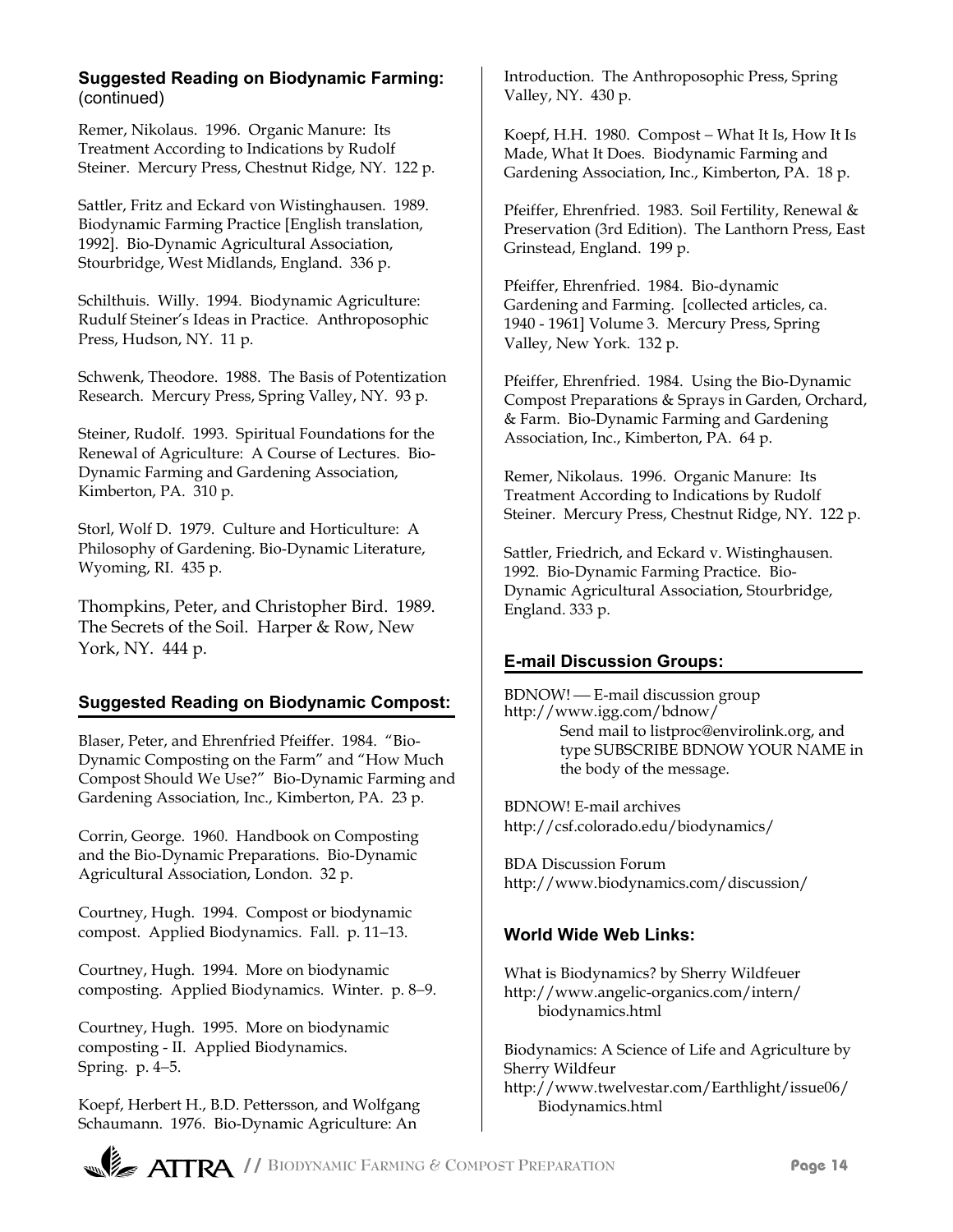## **World Wide Web Links:** (continued)

The Nature of Forces by Hugh Lovel http://www.twelvestar.com/Earthlight/issue07/ Nature%20of%20Forces.html

Rudolf Steiner: Biographical Introduction for Farmers by Hilmar Moore http://www.biodynamics.com/bd/ steinerbioPAM.htm

Michael Fields Agricultural Institute http://www.steinercollege.org/anthrop/mfai.html

Bulletin #1 (1989): Thoughts on Drought-Proofing your Farm: A Biodynamic Approach, by Walter Goldstein. http://www.steinercollege.org/anthrop/ mfbull1.html

Bulletin #2 (1992): Issues in Sustainable Agriculture: What are the Next Steps?, by Cheryl Miller. http://www.steinercollege.org/anthrop/ /mfbull2.html

Bulletin #3 (1992): Soil Fertility in Sustainable Low Input Farming, by Dr. Herbert H. Koepf. http://www.steinercollege.org/anthrop/ /mfbull2.html

Biodynamic Research: An Overview http://ekolserv.vo.slu.se/Docs/www/Subject/Biod ynamic\_farming/100-149/ 141BIODYNA\_RESEARCH-\_AN\_OVERVIE

Biodynamic Preparations at Sacred-Soil Site http://sacred-soil.com/frlobdpreps.htm

Effects of Humic Acids and Three Bio-Dynamic Preparations on the Growth of Wheat Seedlings http://www.wye.ac.uk/agriculture/sarg/ postesa1.html

Influence of Bio-Dynamic and Organic Treatments on Yield and Quality of Wheat and Potatoes: The Way to Applied Allelopathy? http://www.wye.ac.uk/agriculture/sarg/ oral96.html

Biodynamic Research Institute in Sweden http://www.jdb.se/sbfi/indexeng.html

Long-Term Field Experiment in Sweden: Effects of Organic and Inorganic Fertilizers on Soil Fertility and Crop Quality http://www.jdb.se/sbfi/publ/boston/boston7.html

UC-SAREP Newsletter Review: "Soil quality and financial performance of biodynamic and conventional farms in New Zealand." http://www.sarep.ucdavis.edu/SAREP/NEWSLTR /v6n2/sa-13.htm

Subtle Energies in a Montana Greenhouse by Woody Wodraska http://www.biodynamics.com/bd/subtle.html

Rudolf Steiner Archive and e.Library http://www.elib.com/Steiner/

Biodynamic and Organic Gardening Resource Site http://www.biodynamic.net

Biodynamic Farming and Gardening Association http://www.biodynamics.com

The Josephine Porter Institute of Applied Biodynamics http://igg.com/bdnow/jpi/

BDNOW! Allan Balliett's Web Site http://www.igg.com/bdnow/

American Biodynamic Association http://www.biodynamics.org

Rudolf Steiner College http://www.steinercollege.org

#### **Videos:**

Bio-Dynamic Gardening: A How to Guide video http://www.bestbeta.com/biodynamic.htm/

Rudolf Steiner and the Science of Spiritual Realities, A Video Documentary http://www.bestbeta.com/steiner.htm

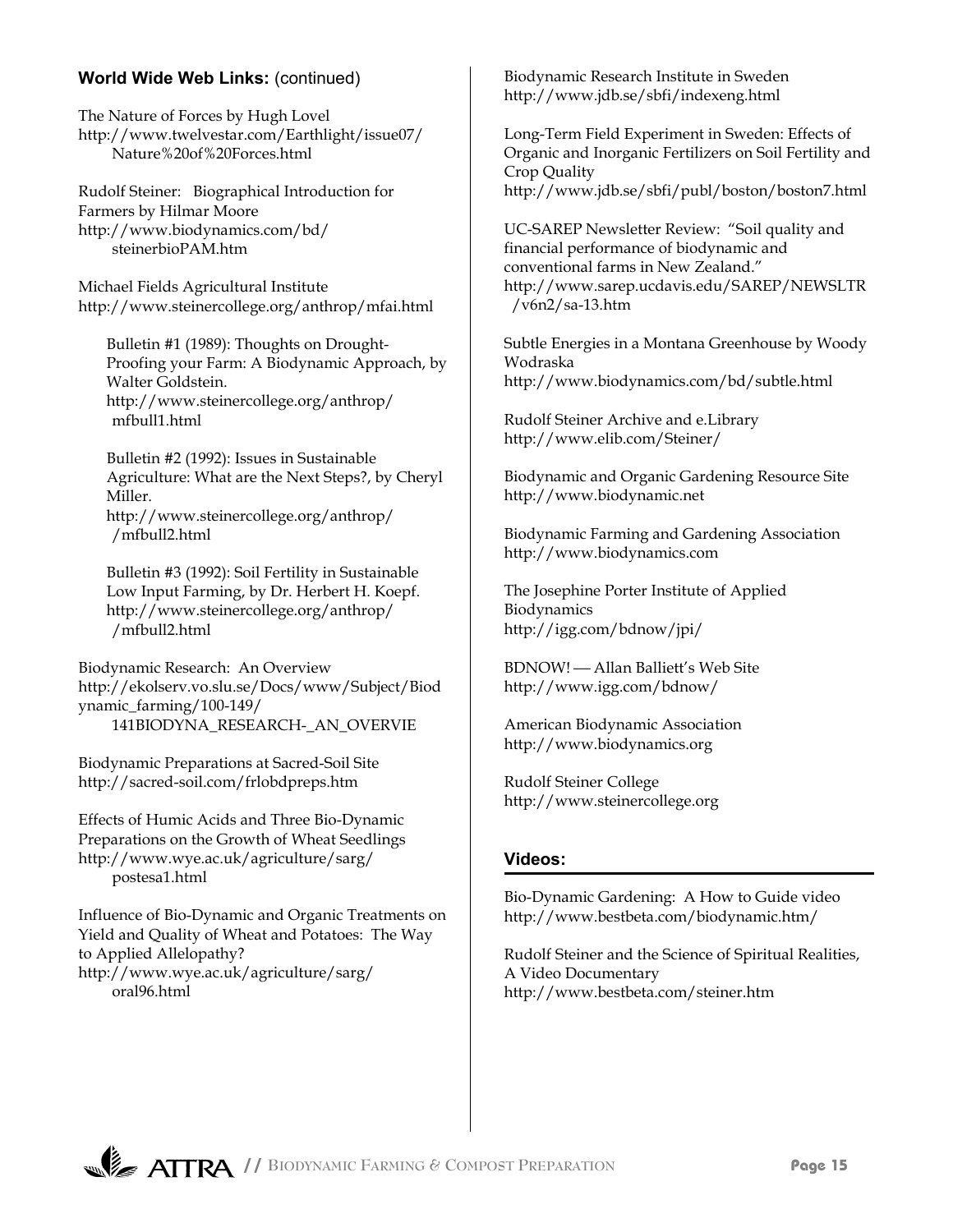#### **Publishers** − **Distributors of Biodynamic & Steiner Literature:**

Acres, USA Bookstore P.O. Box 8800 Metairie, LA 70011-8800 504-889-2100 504-889-2777 Fax info@acresusa.com

Anthroposophic Press 3390 Route 9 Hudson, NY 12534 518-851 2054 800-925-1795 anthropres@aol.com

Biodynamic Farming and Gardening Association, Inc Building 1002B, Thoreau Center, The Presidio P.O. Box 29135 San Francisco, CA 94129-0135 415-561-7797 415-561-7796 Fax biodynamic@aol.com http://www.biodynamics.com

Rudolf Steiner College Bookstore 9200 Fair Oaks Blvd. Fair Oaks, CA 95628 916-961-8729 916-961-3032 Fax http://www.steinercollege.org/bstore/index.html

Woods End Research Laboratory Rt. 2, Box 1850 Mt. Vernon, ME 04352 207-293-2456 Contact: Dr. William Brinton E-mail: info@woodsend.org URL: http://www.woodsend.org/ *Woods End publishes noteworthy manuals on compost, soil organic matter, and green manures.*

**The electronic version of Biodynamic Farming & Compost Preparation is located at: http://www.attra.org/attra-pub/biodynamic.html**

**By Steve Diver NCAT Agriculture Specialist**

**February 1999**

The ATTRA Project is operated by the National Center for Appropriate Technology under a grant from the Rural Business-Cooperative Service, U.S. Department of Agriculture. These organizations do not recommend or endorse products, companies, or individuals. ATTRA is located in the Ozark Mountains at the University of Arkansas in Fayetteville at P.O. Box 3657, Fayetteville, AR 72702. ATTRA staff members prefer to receive requests for information about sustainable agriculture via the toll-free number 800-346-9140.

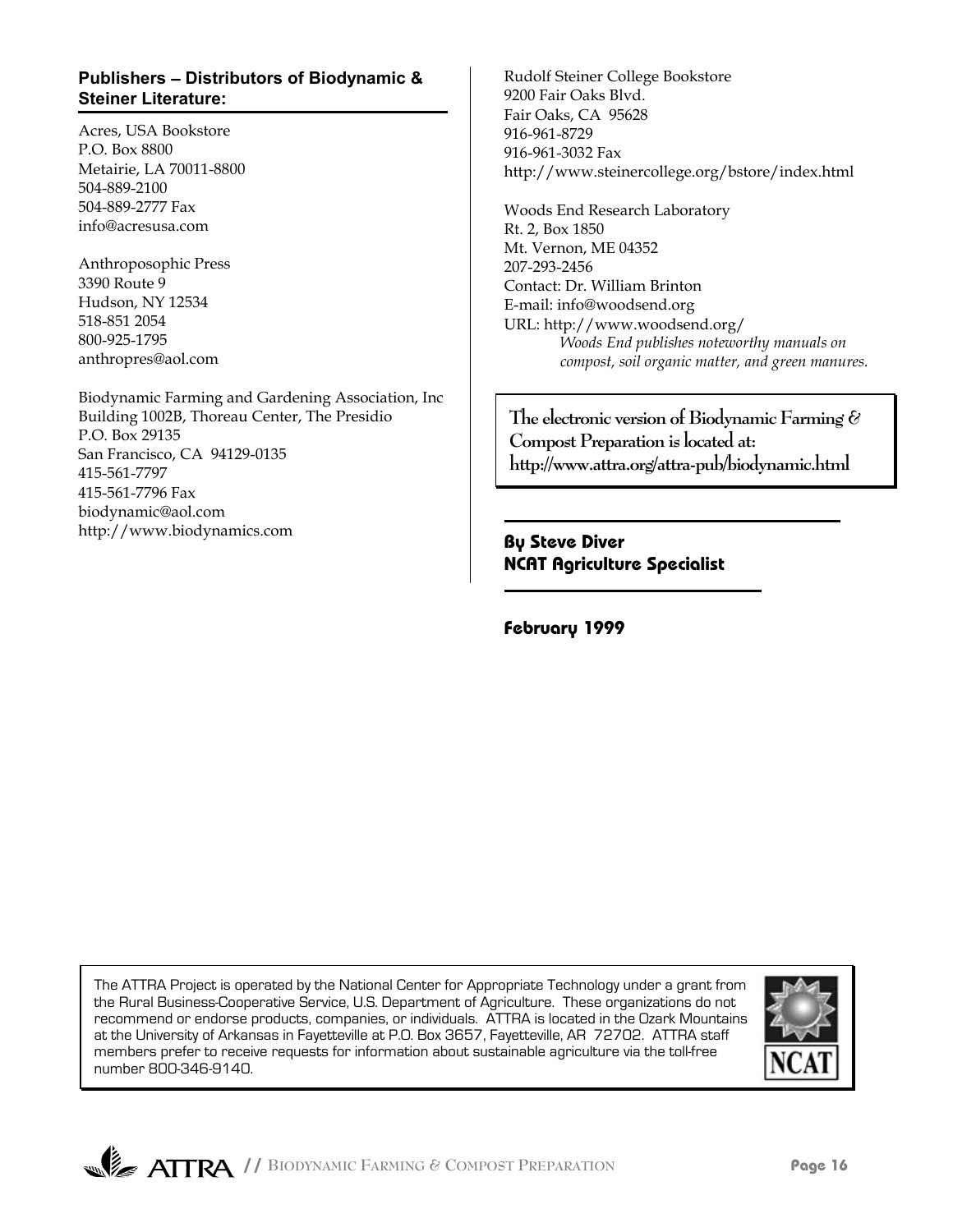# Appendix I

| Objectives in Biodynamic and Conventional Farming*                           |                                                                                   |  |  |
|------------------------------------------------------------------------------|-----------------------------------------------------------------------------------|--|--|
| 'Conventional' objectives<br>'Biodynamic' objectives                         |                                                                                   |  |  |
|                                                                              |                                                                                   |  |  |
|                                                                              | A. Organization                                                                   |  |  |
|                                                                              |                                                                                   |  |  |
| Ecological orientation, sound economy, efficient                             | Economical orientation, mechanization, minimizing                                 |  |  |
| labor input                                                                  | labor input                                                                       |  |  |
| Diversification, balanced combination of enterprises                         | Specialization, disproportionate development of                                   |  |  |
|                                                                              | enterprises                                                                       |  |  |
| Best possible self-sufficiency regarding manures and                         | Self-sufficiency is no objective; importation of                                  |  |  |
| feed<br>Stability due to diversification                                     | fertilizer and feed                                                               |  |  |
|                                                                              | Programme dictated by market demands                                              |  |  |
|                                                                              | <b>B. Production</b>                                                              |  |  |
|                                                                              |                                                                                   |  |  |
| Cycle of nutrients within the farm                                           | Supplementing nutrients                                                           |  |  |
| Predominantly farm-produced manuring materials                               | Predominantly or exclusively bought-in fertilizers                                |  |  |
| Slowly soluble minerals if needed                                            | Soluble fertilizers and lime                                                      |  |  |
| Weed control by crop rotation, cultivation, thermal                          | Weed control by herbicides (cropping, cultivation,                                |  |  |
|                                                                              | thermal)                                                                          |  |  |
| Pest control based on homeostasis and inoffensive                            | Pest control mainly by biocides                                                   |  |  |
| substances                                                                   |                                                                                   |  |  |
| Mainly home-produced feed                                                    | Much or all feed bought in                                                        |  |  |
| Feeding and housing of livestock for production and                          | Animal husbandry mainly oriented towards                                          |  |  |
| health                                                                       | production                                                                        |  |  |
| New seed as needed                                                           | Frequently new seed                                                               |  |  |
|                                                                              |                                                                                   |  |  |
| C. Modes of influencing life processes                                       |                                                                                   |  |  |
| Production is integrated into environment, building                          | Emancipation of enterprises from their environment                                |  |  |
| healthy landscapes; attention is given to rhythm                             | by chemical and technical manipulation                                            |  |  |
| Stimulating and regulating complex life processes                            | No equivalent biodynamic preparations; use of                                     |  |  |
| by biodynamic preparations for soils, plants, and                            | hormones, antibiotics, etc.                                                       |  |  |
| manures                                                                      |                                                                                   |  |  |
| Balanced conditions for plants and animals, few                              | Excessive fertilizing and feeding, correcting                                     |  |  |
| deficiencies need to be corrected                                            | deficiencies                                                                      |  |  |
|                                                                              |                                                                                   |  |  |
| D. Social implication; human values                                          |                                                                                   |  |  |
|                                                                              |                                                                                   |  |  |
| National economy; optimum input : output ratio                               | National economy; poor input : output ratio                                       |  |  |
| regarding materials and energy<br>Private economic : stable monetary results | regarding materials and input                                                     |  |  |
| No pollution                                                                 | Private economic : high risks, gains at times<br>Worldwide considerable pollution |  |  |
| Maximum conservation of soils, water quality, wild                           | Using up soil fertility, often erosion, losses in water                           |  |  |
| life                                                                         | quality and wild life                                                             |  |  |
| Regionalized mixed production, more transparent                              | Local and regional specialization, more anonymous                                 |  |  |
| consumer-producer relationship; nutritional quality                          | consumer-producer relation; interested in grading                                 |  |  |
|                                                                              | standards                                                                         |  |  |
| Holistic approach, unity between world conception                            | Reductionist picture of nature, emancipated, mainly                               |  |  |
| and motivation                                                               | economic motivation                                                               |  |  |

\* Koepf, H.H. 1981. The principles and practice of biodynamic agriculture. p. 237−250. *In:* B. Stonehouse (ed.) Biological Husbandry: A Scientific Approach to Organic Farming. Butterworths, London.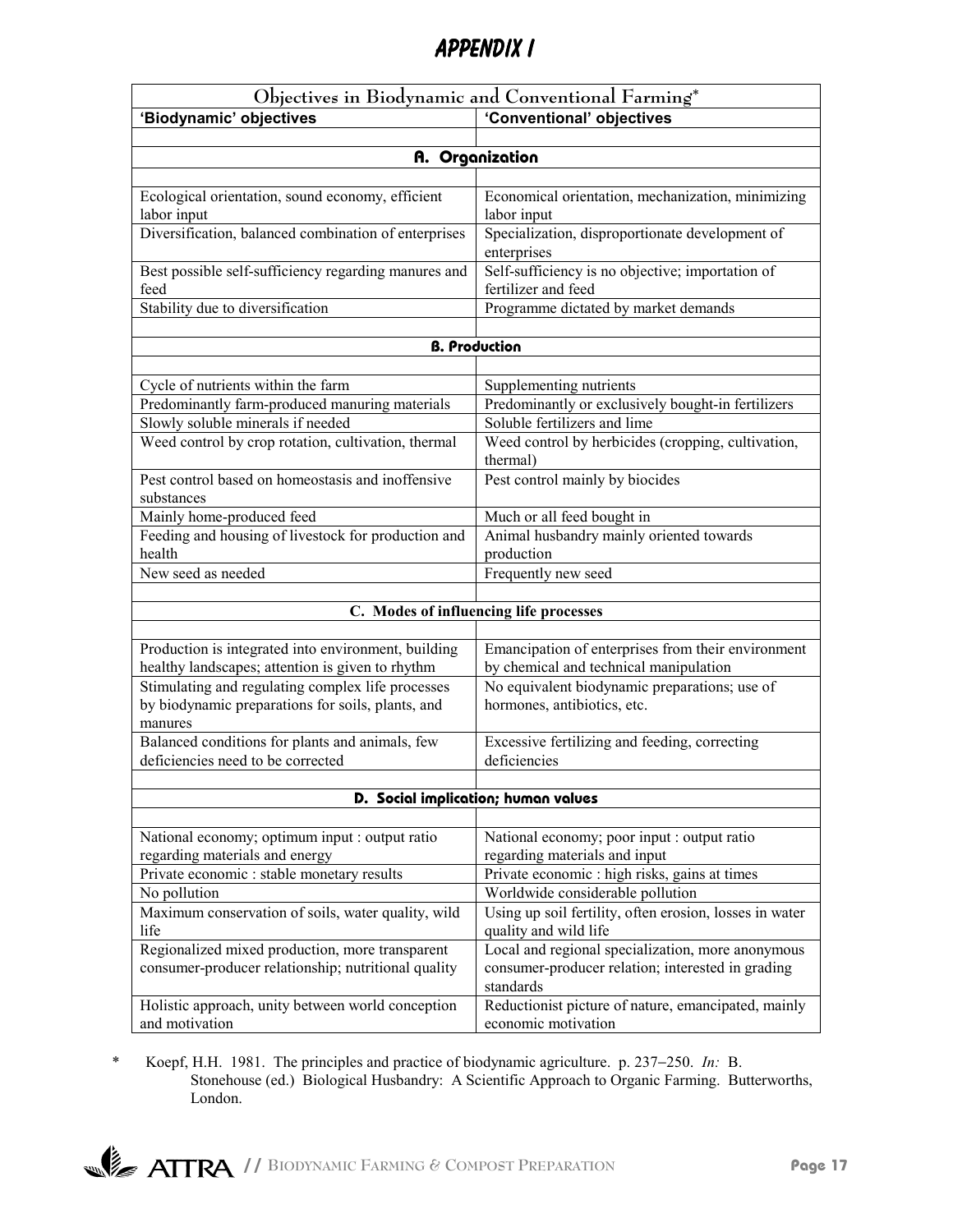# **Appendix II**

| Earthly influence                                                                                            | <b>Cosmic Influence</b>                                |  |
|--------------------------------------------------------------------------------------------------------------|--------------------------------------------------------|--|
|                                                                                                              | Include among others:                                  |  |
| Soil life, nutrient content of soil; water supply;                                                           | Light, warmth and other climatic conditions; and       |  |
| average atmospheric humidity.                                                                                | their seasonal and daily rhythms.                      |  |
|                                                                                                              | Vary locally according to:                             |  |
| Clay, nutrient, humus, lime and nitrogen content of                                                          | Sun; cloudiness; rain; geographical latitude; altitude |  |
| the soil; nutrient and water holding capacity;                                                               | and degree of exposure; aspect of land; annual         |  |
| temperature and precipitation.                                                                               | weather pattern; silica content of soils.              |  |
| Normal influences on growth:                                                                                 |                                                        |  |
| High yields protein and ash content.<br>Ripening; flavor; keeping quality; seed quality.                     |                                                        |  |
| One-sided (unbalanced) effects:                                                                              |                                                        |  |
| Low yields; penetrating or often bitter taste; fibrous<br>Lush growth; susceptibility to diseases and pests; |                                                        |  |
| poor keeping quality.<br>woody tissue; hairy fruit; pests and diseases.                                      |                                                        |  |
| Managerial measures for optimum effects:                                                                     |                                                        |  |
| Liberal application of manure and compost treated<br>Use of manures; no overfertilization; compensating      |                                                        |  |
| with biodynamic preparations; sufficient legumes in                                                          | for deficiencies; suitable spacing of plants; amount   |  |
| rotation; compensating for deficiencies; irrigation;                                                         | of seed used.                                          |  |
| mulching.                                                                                                    |                                                        |  |
| Use of Preparation No. 500                                                                                   | Use of Preparation No. 501                             |  |

# **Yield and Quality Under the Influence of Polar Opposite Growth Factors\***

\* Koepf, Herbert H., B.D. Pettersson, and Wolfgang Schaumann. 1976. Bio-Dynamic Agriculture: An Introduction. The Anthroposophic Press, Spring Valley, NY. p. 209.

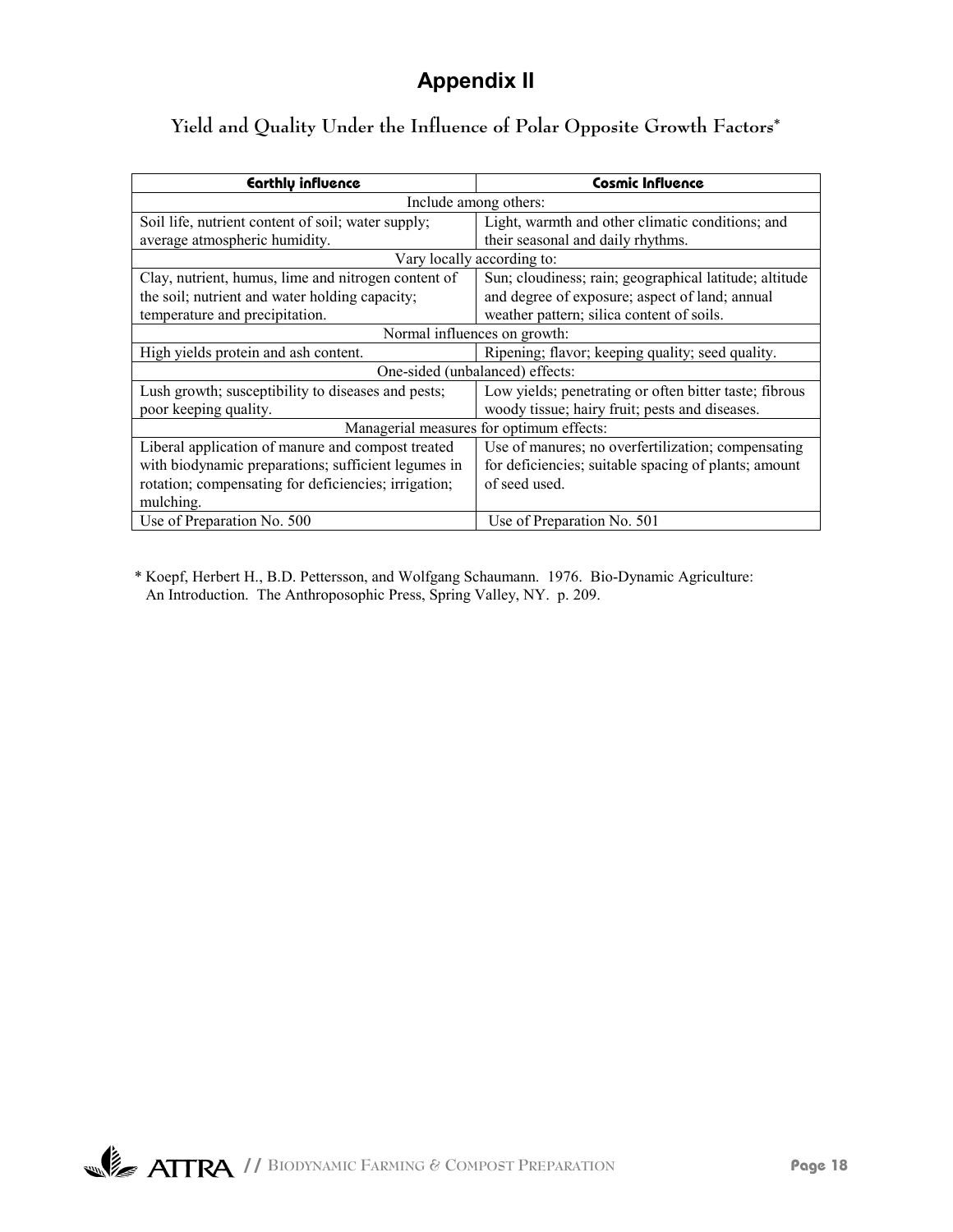# Appendix III

| Ontology                               | Epistemology                           | Methodology                             |
|----------------------------------------|----------------------------------------|-----------------------------------------|
| Traditional agriculture varies from    | The traditional practitioner stands in | The traditional practitioner practices  |
| culture to culture, from region to     | relationship to farming that is        | often rote patterns of seasonal         |
| region, sometimes from tribe to tribe  | characterized by customs, rituals,     | preparations, planting, cultivation,    |
| within a culture and a region. It is   | generational wisdoms, tribal rules,    | and harvesting based on convention      |
| often a complex, living and dynamic    | superstitions, religious mores and     | handed by parents, tribal elders and    |
| web of relationships, in which:        | often other external values.           | consistent with customs.                |
| the earth is a living being within a   |                                        | Innovations are not continually         |
| living universe;                       |                                        | sought out and typically are slow in    |
|                                        |                                        | acceptance.                             |
| forces are at work in all that is both |                                        | Biodiversity is part of the traditional |
| animate and inanimate;                 |                                        | practices, stemming from the            |
|                                        |                                        | farmer's need for self-sufficiency      |
|                                        |                                        | with as much variety as possible.       |
| celestial rhythms play a role in       |                                        |                                         |
| health and prosperity;                 |                                        |                                         |
| animals and humans are an integral     |                                        |                                         |
| part of the whole                      |                                        |                                         |
| the farm is not considered a distinct  |                                        |                                         |
| being; and                             |                                        |                                         |
| although these elements form a         |                                        |                                         |
| whole, the image of health is not      |                                        |                                         |
| necessarily discernable                |                                        |                                         |

# **Table 1. Traditional Agriculture Paradigm\***

| Table 2. | Industrial Agriculture Paradigm <sup>*</sup> |  |
|----------|----------------------------------------------|--|
|          |                                              |  |

| Ontology                              | Epistemology                          | Methodology                                                  |
|---------------------------------------|---------------------------------------|--------------------------------------------------------------|
| Industrial agriculture is an economic | The industrial practitioner stands in | The industrial practitioner is                               |
| enterprise aimed at maximum short-    | an exploitative business relationship | successful to the extent that                                |
| term profit based on the most         | with the "factory" farm.              | economic profit is maximized.                                |
| efficient use of resources and        | Observation, analysis and policy      | Consequently, methods and                                    |
| maximization of labor and             | decisions are made on a bottom line   | practices that lead to efficiencies of                       |
| technological efficiencies, in which: | basis.                                | technology and labor are employed,<br>assessed, and refined. |
| the earth is a relatively unlimited   | A technological framework shapes      | Innovations are constantly sought                            |
| source of exploitable resources;      | and restrains the thinking, problem   | out, but evaluated on the basis of                           |
|                                       | identification and analysis of the    | their contribution to added profit                           |
|                                       | practitioner.                         | from the business enterprise; which                          |
|                                       |                                       | may come from increased output or                            |
|                                       |                                       | decreased input.                                             |
| substances are analyzed for a         | Biodiversity is seen to be            |                                                              |
| mechanical/manipulative use;          | economically inconsistent with        |                                                              |
|                                       | efficiency. Monocrop production is    |                                                              |
|                                       | the rule in the industrial paradigm.  |                                                              |
| the influences of natural conditions  |                                       |                                                              |
| are limited by technology;            |                                       |                                                              |
| animals and humans are seen in the    |                                       |                                                              |
| context of output of cash flow; and   |                                       |                                                              |
| the farm is often seen as a machine   |                                       |                                                              |
| or "factory" (mechanical              |                                       |                                                              |
| perspective)                          |                                       |                                                              |
|                                       |                                       |                                                              |